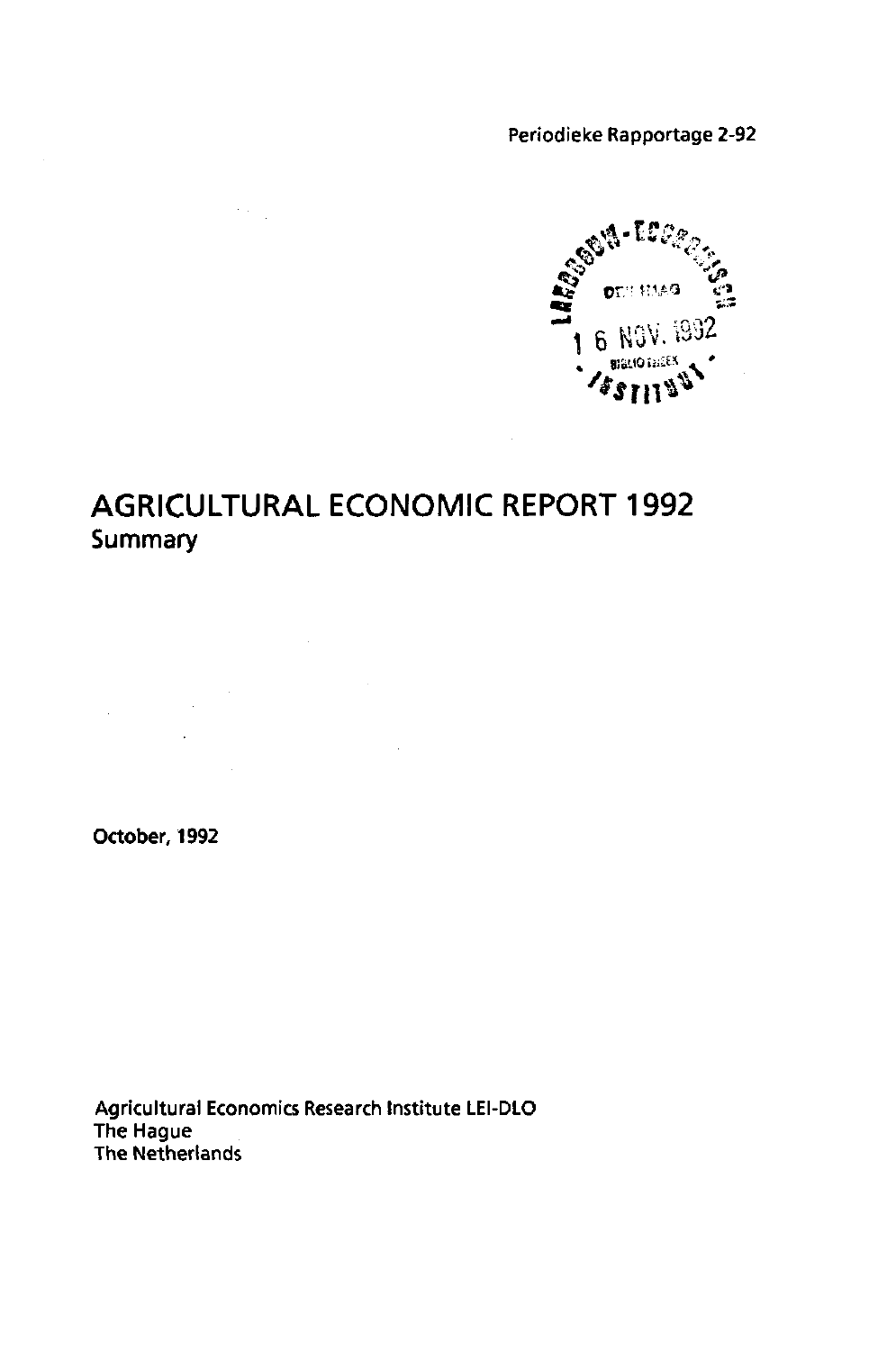#### ABSTRACT/REFERAAT

AGRICULTURAL ECONOMIC REPORT 1992; SUMMARY Bruchem, C. van and I.J. Terluin (eds.) The Hague, Agricultural Economics Research Institute (LEI-DLO), 1992 Periodieke Rapportage (Periodical Report) 2-92 ISSN 0924-0764 30 p. fig., tab.

This Periodical Report offers a summarized overview of the contents of the Agricultural Economic Report 1992 (239 p.), that is published in Dutch.

A general survey is given of the economic situation of Dutch agriculture and horticulture, mainly for the years 1990, 1991 and 1991/92. Among other subjects, attention is paid to the Common Agricultural Policy, developments in the agricultural production in the world, in the EC and especially in the Netherlands, to some aspects of the structure of Dutch agriculture and to the relation between agriculture and the natural environment. Furthermore, the report deals with the development of rentability, incomes, investments and the financial situation of agricultural and horticultural holdings in the Netherlands.

Agriculture/Agricultural incomes/Agricultural Policy/Agricultural Production/Farm Structure/Netherlands

#### LANDBOUW-ECONOMISCH BERICHT 1992; SAMENVATTING

Deze Engelstalige Periodieke Rapportage vormt een samenvatting van het Landbouw-Economisch Bericht 1992, dat een overzicht geeft van de economische situatie van de Nederlandse land- en tuinbouw, vooral voor de jaren 1990, 1991 en 1991/92. Daarbij wordt onder andere aandacht besteed aan het EG-landbouwbeleid, de ontwikkeling van de landbouwproduktie in de wereld, in de EG en meer in het bijzonder in Nederland en aan enkele aspecten van de landbouwstructuur en de agrarische milieuproblematiek. Voorts wordt ingegaan op de ontwikkeling van rentabiliteit, inkomens, investeringen en vermogenssituatie van de land- en tuinbouwbedrijven.

Landbouw/Landbouwbeleid/Prijspolitiek/Bedrijfsstructuur/Produktie/Bedrijfsuitkomsten/Inkomens/Financiële positie/Nederland

The contents of this report may be quoted or reproduced without further permission. Due acknowledgement is requested.

 $\overline{2}$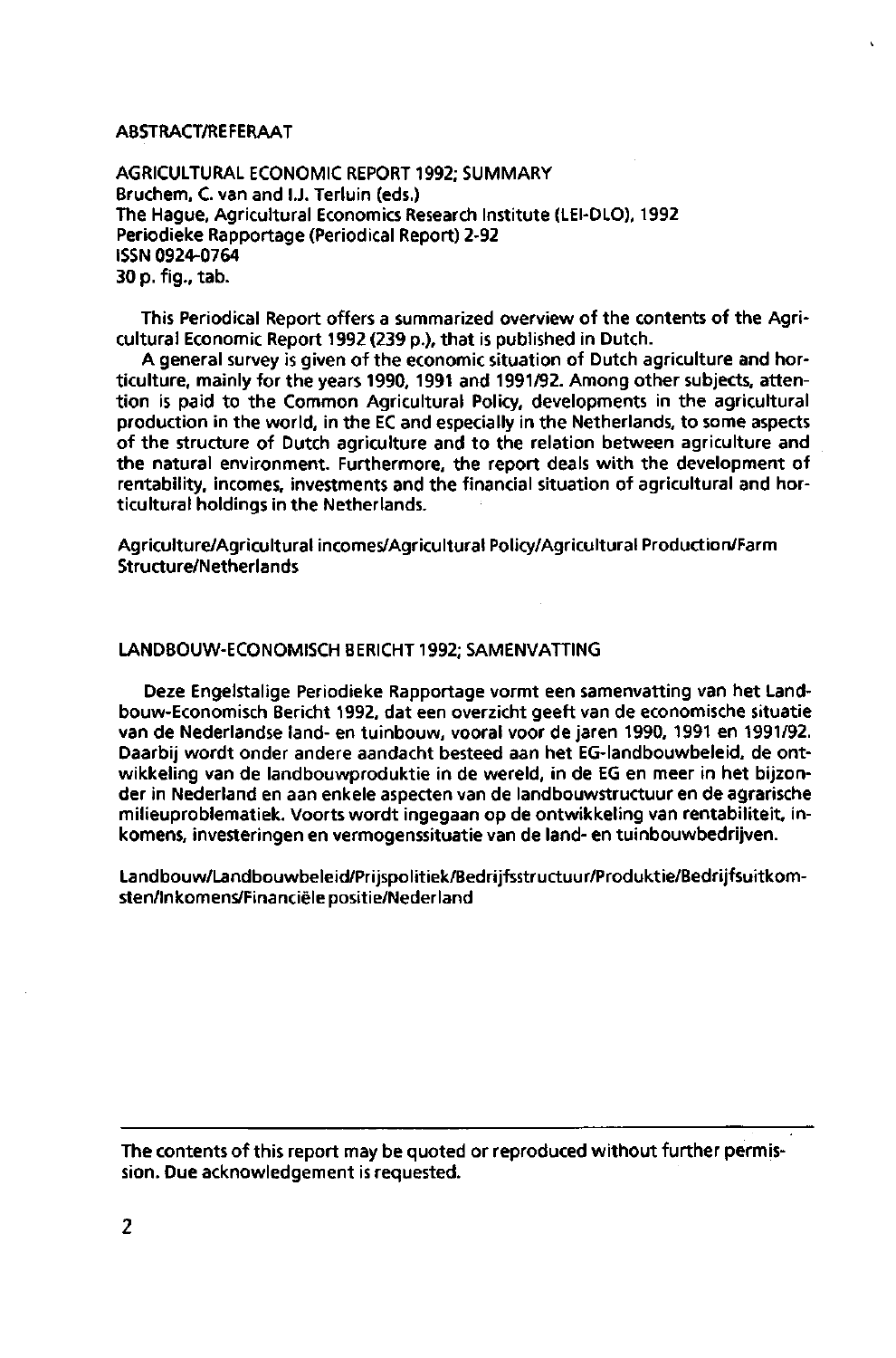# **CONTENTS**

 $\bar{\beta}$ 

|    | <b>PREFACE</b>           |                                                                                                                                                                                                                                                       | 5                                |
|----|--------------------------|-------------------------------------------------------------------------------------------------------------------------------------------------------------------------------------------------------------------------------------------------------|----------------------------------|
| 1. |                          | THE ECONOMIC AND POLITICAL FRAMEWORK<br>1.1 General economic developments<br>1.2 European integration<br>1.3 Agriculture in the EFTA countries                                                                                                        | 7<br>7<br>$\overline{7}$<br>8    |
| 2. |                          | <b>AGRICULTURE IN THE WORLD</b><br>2.1 Production and food supply<br>2.2 World trade in agricultural products<br>2.3 The Uruguay Round                                                                                                                | 9<br>9<br>9<br>10                |
| 3. | 3.2<br>3.4               | AGRICULTURE IN THE EUROPEAN COMMUNITY<br>3.1 Production and income<br>Agricultural budget and price decisions<br>3.3 Reform of the EC agricultural policy<br>Policy on rural areas and the environment                                                | 11<br>11<br>11<br>12<br>12       |
| 4. |                          | STRUCTURAL DEVELOPMENTS IN DUTCH AGRICULTURE<br>4.1 Holdings<br>4.2 Labour force<br>4.3 Land use<br>4.4 Changes in the production structure<br>4.5 Agriculture and the environment                                                                    | 14<br>14<br>14<br>15<br>15<br>16 |
| 5. | 5.1<br>5.2<br>5.3<br>5.4 | PRODUCTION, PROCESSING AND MARKETING<br>Production and price formation<br>Developments in the food, drink and tobacco industry<br>Consumer spending on food<br>Imports and exports of agricultural products and food                                  | 18<br>18<br>19<br>20<br>21       |
| 6. |                          | RESULTS OF THE AGRICULTURAL SECTOR AND HOLDINGS<br>6.1 The agricultural sector in the Dutch economy<br>6.2 Returns and costs of the arable and livestock sector<br>6.3 Results of arable and livestock farms<br>6.4 Results of horticultural holdings | 22<br>22<br>22<br>23<br>24       |

Page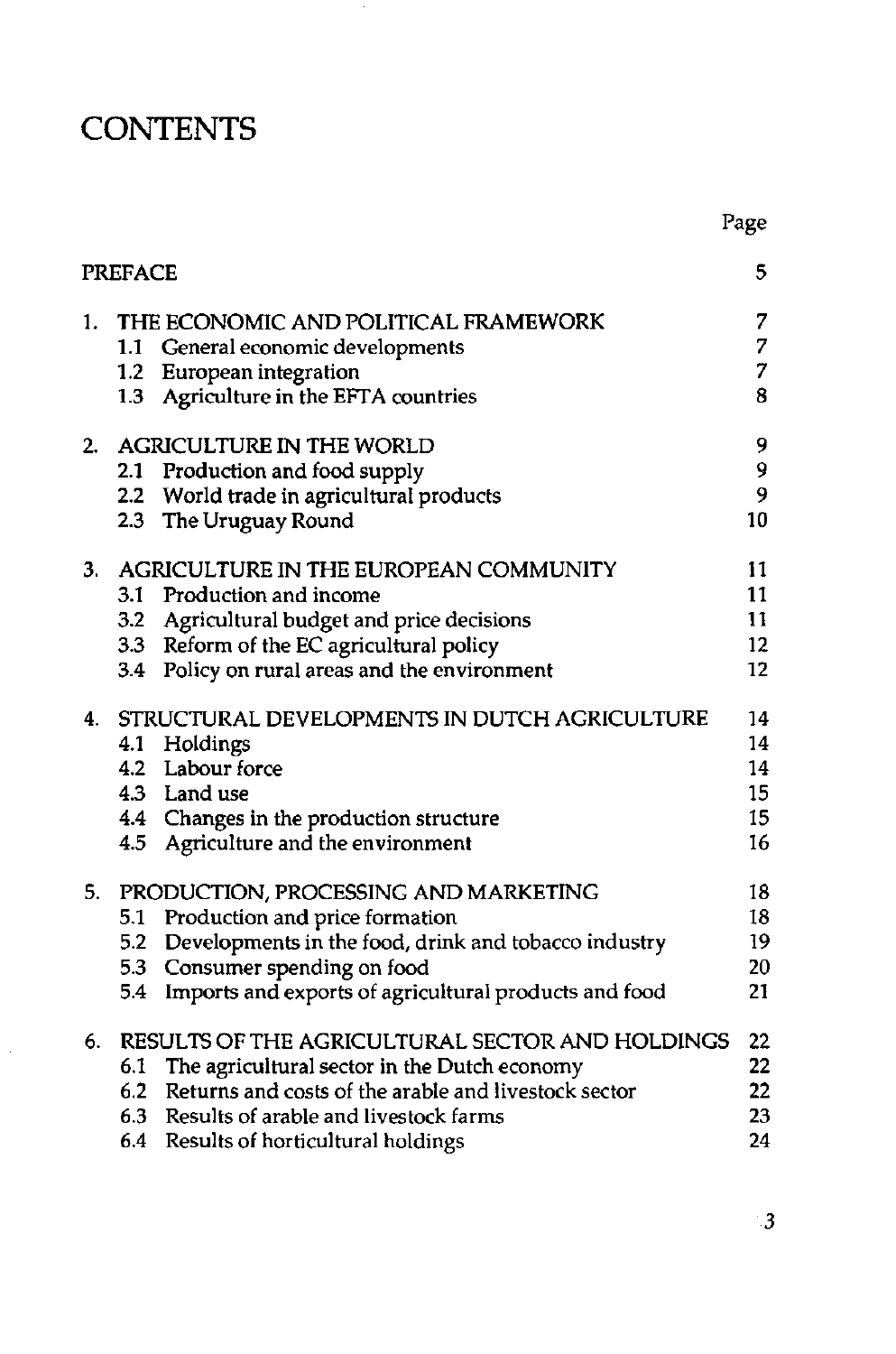### Page

| 7. INCOME, FINANCING AND INVESTMENTS | 26  |
|--------------------------------------|-----|
| 7.1 Arable and livestock farms       | 26  |
| 7.2 Glasshouse holdings              | 27  |
| <b>ANNEX</b>                         | 29  |
| <b>Definitions</b>                   | -30 |

 $\sim$ 

 $\sim$   $\sim$ 

l,

 $\bar{\mathcal{A}}$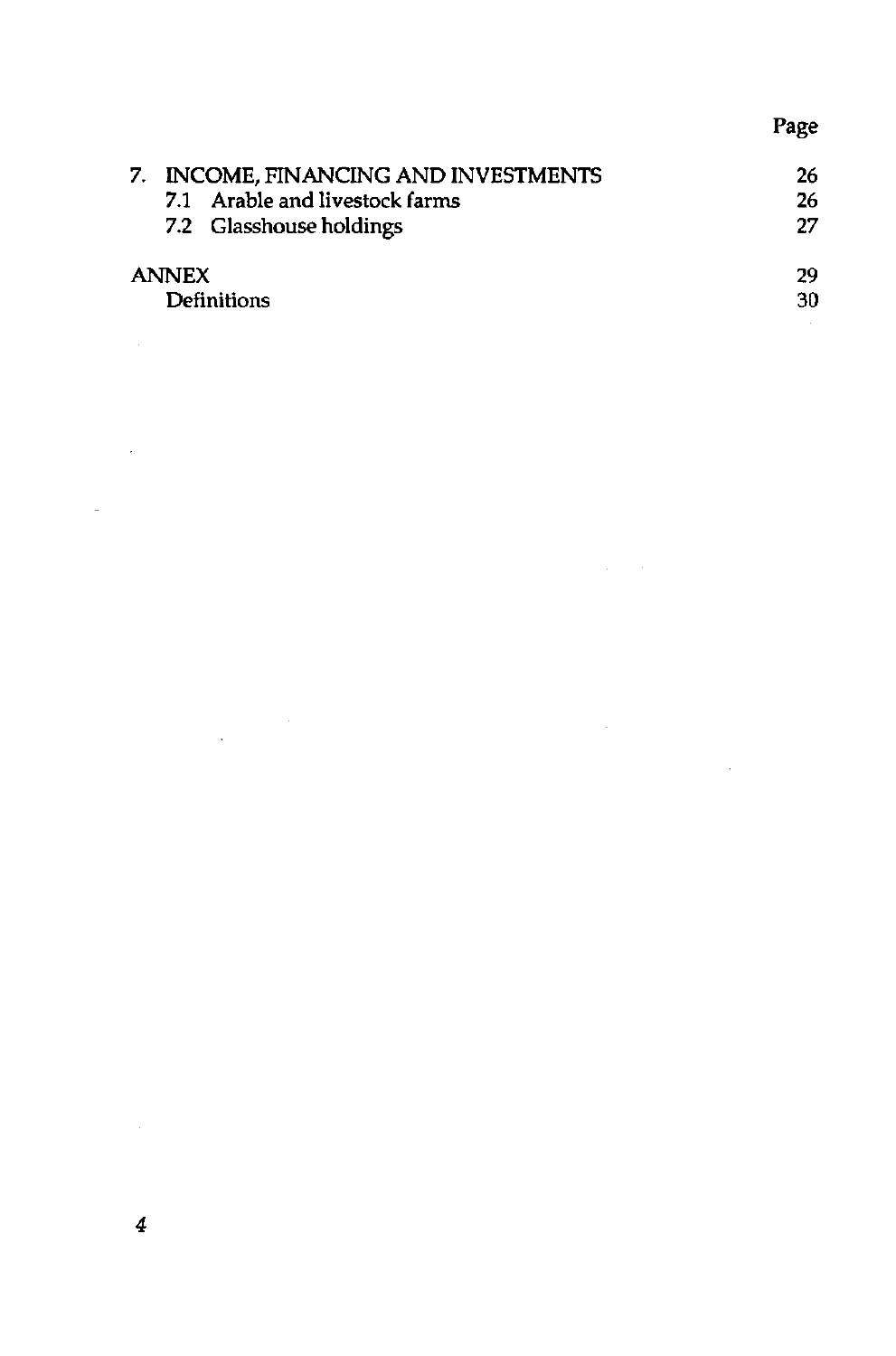### PREFACE

The Agriculture Economie Report is an annual publication, offering a global survey of the economic situation of Dutch agriculture and horticulture. This is a summary in English, which is published separately as part of the series 'Periodieke Rapportages' (Periodical Reports). The complete report is available only in Dutch.

The report is based on data and contributions stemming from nearly all divisions of the Institute. The coordination and editorship of the report is in the hands of the General Economics and Statistics Division. The final draft of this issue of the report was closed in the course of August 1992.

The Managing-director,

The Hague, October 1992 **L.C. Zachariasse**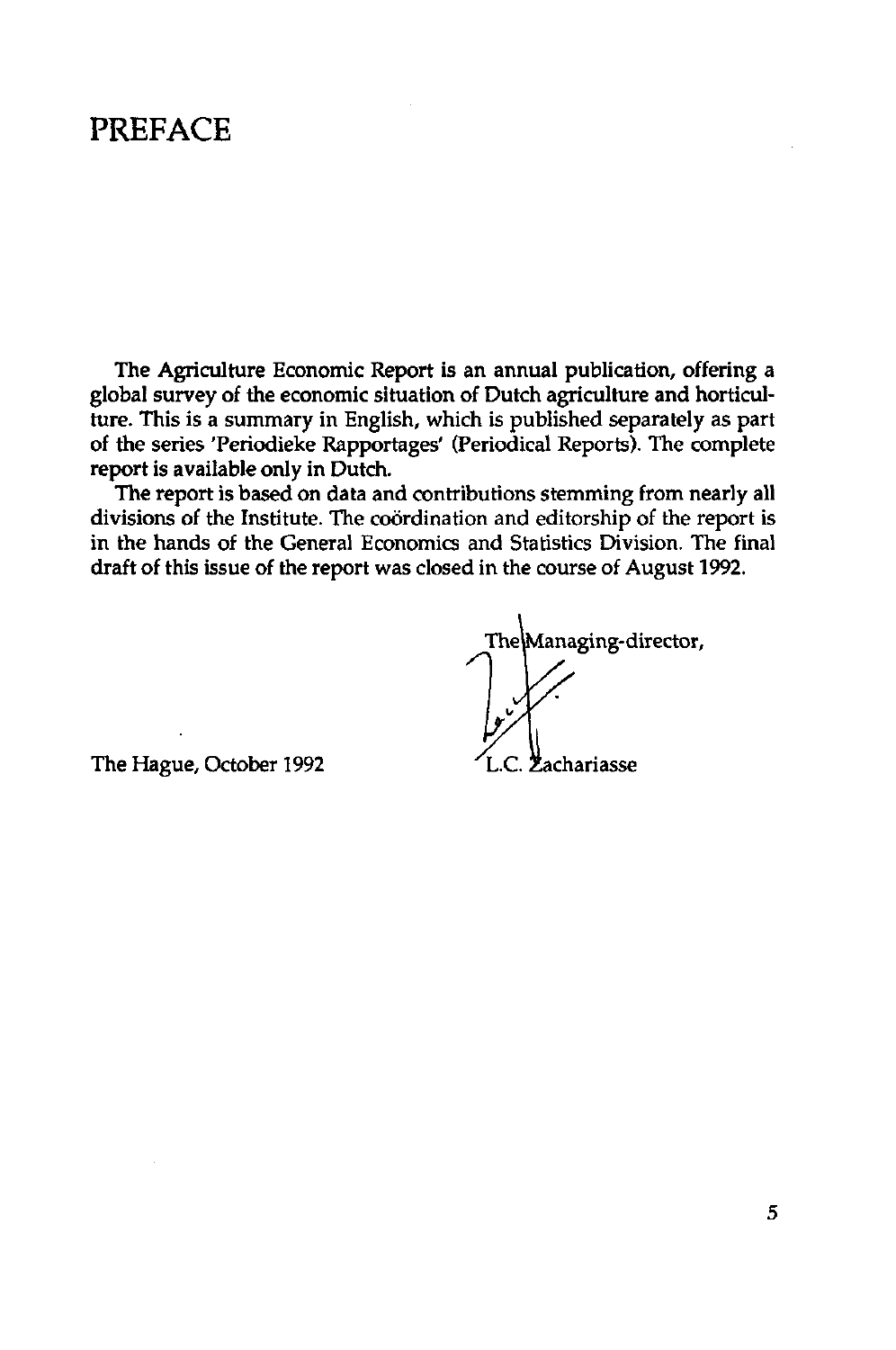### 1. THE ECONOMIC AND POLITICAL FRAMEWORK

#### **1.1 General economic developments**

Under the combined effects of the Gulf War, German reunification and a general downturn in the trade cycle, the rate of economic growth in the OECD countries declined from 2.5% in 1990 to 1% in 1991. This lower growth rate brought to an end the gradual fall in the unemployment figures which had taken place in those countries since the mid 1980s. The inflation rate, which averaged 4% in the OECD countries in 1991, was at approximately the same level as in the preceding years.

The Dutch economy grew by 2% in 1991, less than one half of the growth in the previous year. Despite this, there was a slight increase in the volume of employment, by 60,000 jobs. The inflation rate rose: wage costs increased by 5% in 1991 and the price index for private consumption by 3.5%. It is noteworthy that in 1991 the Netherlands had the biggest current account surplus on the balance of payments of all countries except Japan. The Dutch government is succeeding in its efforts to gradually reduce its budget deficit. These efforts are accompanied by spending cuts which result, among others, in declining subsidies for the agricultural sector as well. Besides this, this sector is increasingly having to face levies imposed within the framework of the environmental policy, for example on energy, minerals and crop protection products.

#### **1.2 European integration**

In 1991 the process of European integration was both deepening and broadening. The deepening related in particular to the agreements reached in the Dutch city of Maastricht with regard to the Economic and Monetary Union (EMU) and the European Political Union (EPU). Within the framework of EMU it was agreed that a single European currency is to be introduced before the end of the century. That would also mean the definitive end of the system of Monetary Compensatory Amounts, whereby the effects of currency exchange rate variations within the EC on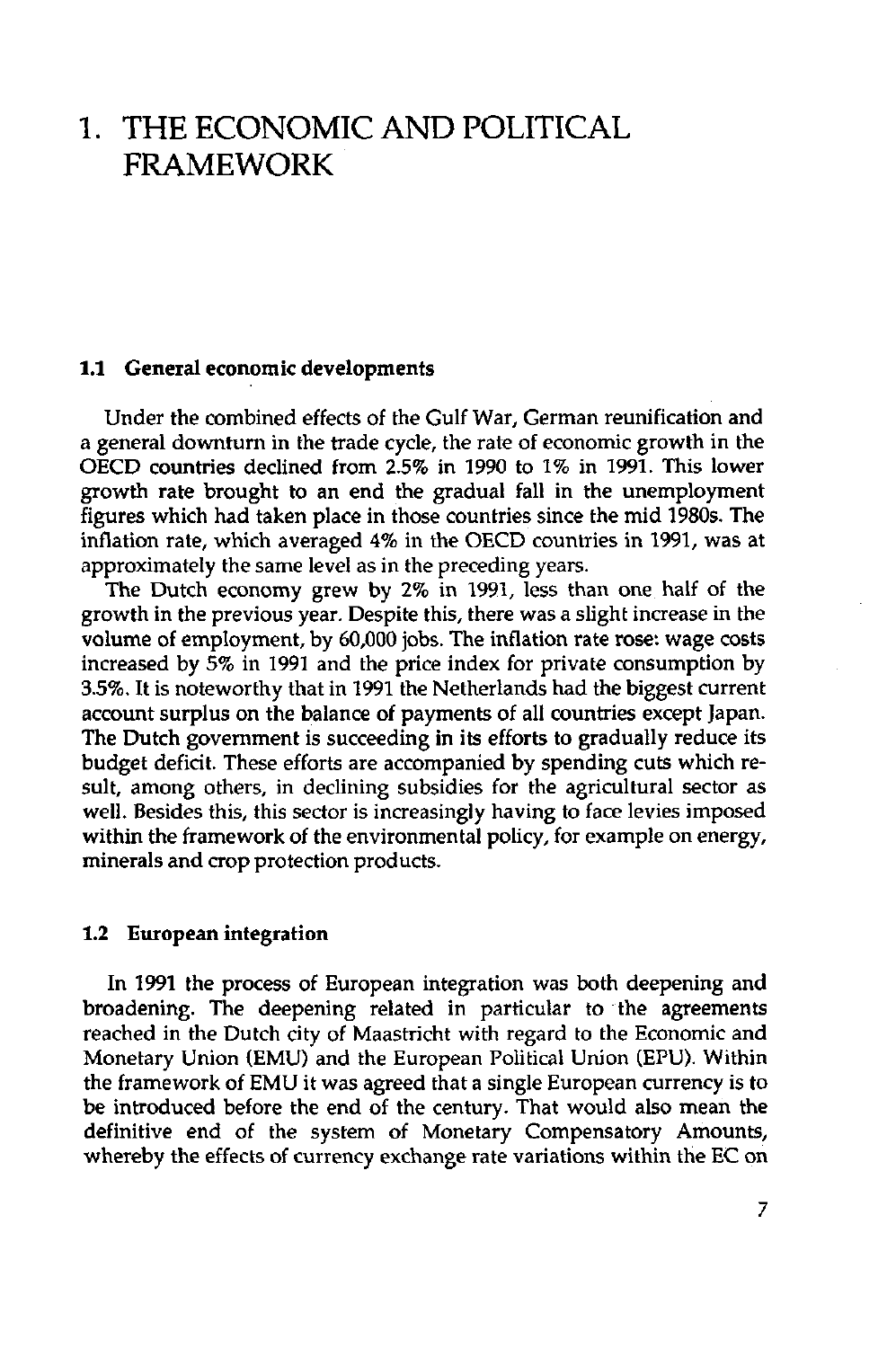prices and trade in products subject to an EC market organization, have been absorbed in recent decades. The broadening of European cooperation related to the association agreements with the countries of the former Eastern Bloc and especially to the treaty concluded with the EFTA countries (Austria, Finland, Iceland, Liechtenstein, Norway, Sweden and Switzerland) with regard to the European Economic Area.

#### **1.3 Agriculture in the EFTA countries**

Among the implications of possible accession by the EFTA countries to the EC would be an increase in the total agricultural area of over 10% and a more than doubling of the area of forest (table 1).

The share of agriculture in the total labour force is slightly lower in the EFTA countries than in EC-12, but its share in the Gross Domestic Product is a little higher. Because the EFTA countries are in general (virtually) selfsufficient in those products which the EC has in surplus, enlargement of the Community with these countries may not be expected to contribute towards solving the surplus problem. Generally speaking, agriculture in the EFTA countries receives stronger protection than in the EC. Furthermore, in the EFTA countries this sector is closely bound up with rural landscape management, and it often has to cope with unfavourable physical conditions (mountains, northern location, short growing season, etc.). In the event of accession to the EC, for the agricultural sector in the EFTA countries a restructuring process would therefore be inevitable.

|                                                                | Unit                       | Year                 | <b>EFTA</b><br>countries | $EC-12$<br>a)          |
|----------------------------------------------------------------|----------------------------|----------------------|--------------------------|------------------------|
| Total population                                               | mln.                       | 1990                 | 32.3                     | 327.1                  |
| Agricultural labour force in<br>% total labour force b)        | %                          | 1988                 | 6.6                      | 7.4                    |
| Share agricultural sector<br>in Gross Domestic Product b)      | %                          | 1988                 | 3.4                      | 3.0                    |
| Total area<br>Agricultural area c)<br><b>Woods and forests</b> | mln ha<br>mln.ha<br>mln.ha | 1989<br>1989<br>1989 | 124.7<br>14.8<br>63.9    | 223.0<br>133.6<br>54.4 |

*Table* 1 *Some information of the EFTA countries and the EC-12* 

*a) Exclusive of former DDR; b) Inclusive of forestry and fisheries; c) Inclusive of grassland, exclusive of woodland.*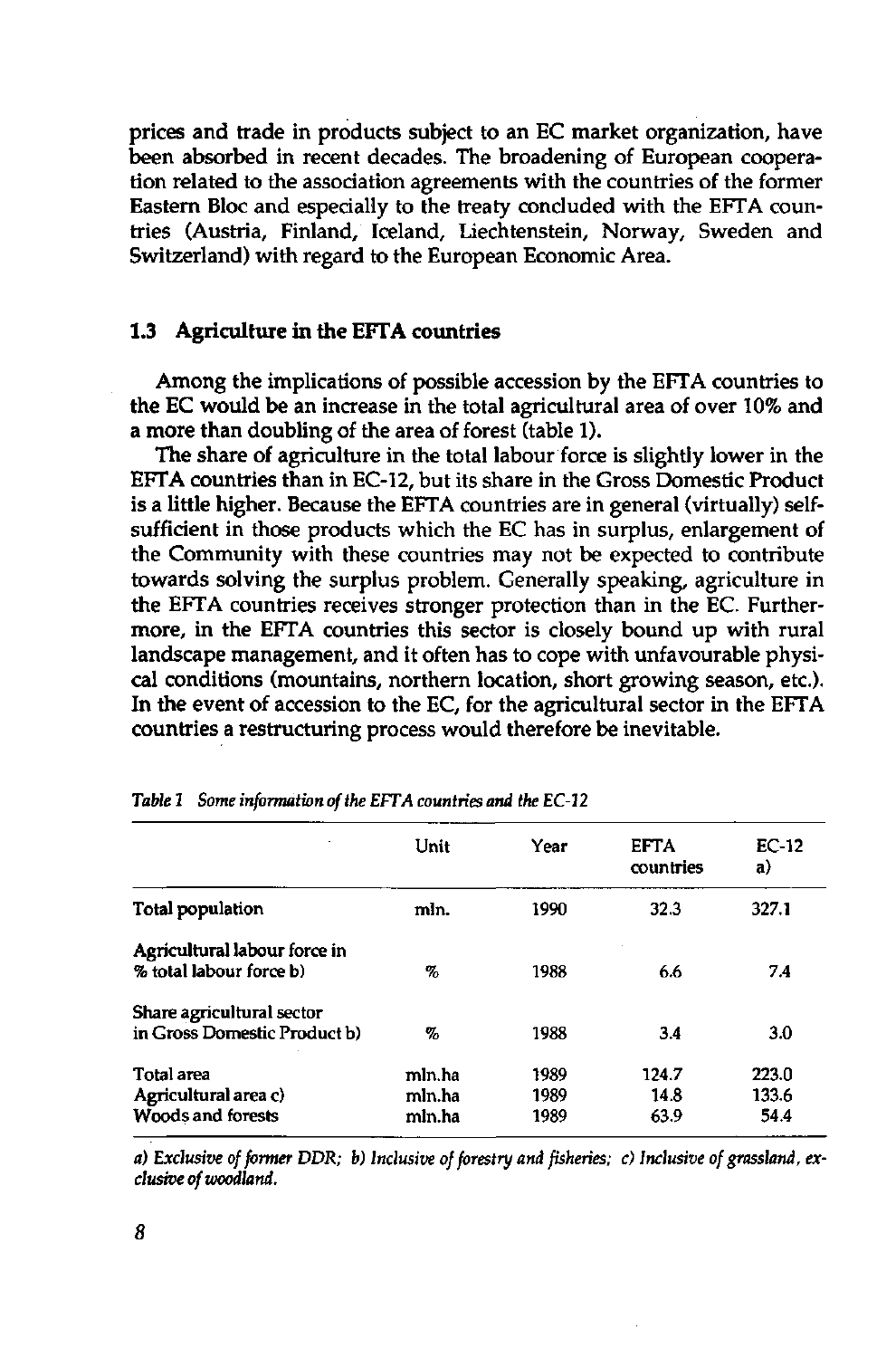### 2. AGRICULTURE IN THE WORLD

#### **2.1 Production and food supply**

For the first time in eight years in 1991 a reduction in the world agricultural production occurred (-1%). Cereal production in particular declined fairly sharply (-4.5%), mainly caused by the fall in production in the former Soviet Union and in the United States. In parallel with the decline in world food production, the average per capita food production decreased by 3%. In the former Soviet Union, the Middle East and China, the decline was even larger. The world food situation has not been improved by this developments. Various forecasts of the future world food problem - at the present time, 10% of the world's population suffer from malnutrition - paint a rather gloomy picture. Factors concerned include depletion of the soil due to erosion or salination, increasing water shortages and limited possibilities to enlarge the area of land in cultivation.

#### **2.2 World trade in agricultural products**

The average world market price of all agricultural products in 1991 was around 3% lower than in 1990. This price reduction was accompanied by a fairly strong growth in the volume of world agricultural trade (+5%). As a result, the value of this trade rose slightly and amounted to almost 10% of world trade as a whole. Over the past decade, the EC's share in world exports of agricultural products has gradually increased, from 12.2% in 1980 to 13.5% in 1990. The developing countries also achieved an increasing share at first, but after 1987 this fell back due to stagnating production. In 1990 these countries accounted for a share of about 36%. At the beginning of the 1980s the United States had a share of just over 21%, which fell to a level of 16 -17% around 1987 but has recovered somewhat in recent years. This leaves the US the world's biggest exporter of agricultural products; France is in second place and the Netherlands third.

With a share of just over 20%, the EC continues to be the world's biggest importer of agricultural products and foods. These imports are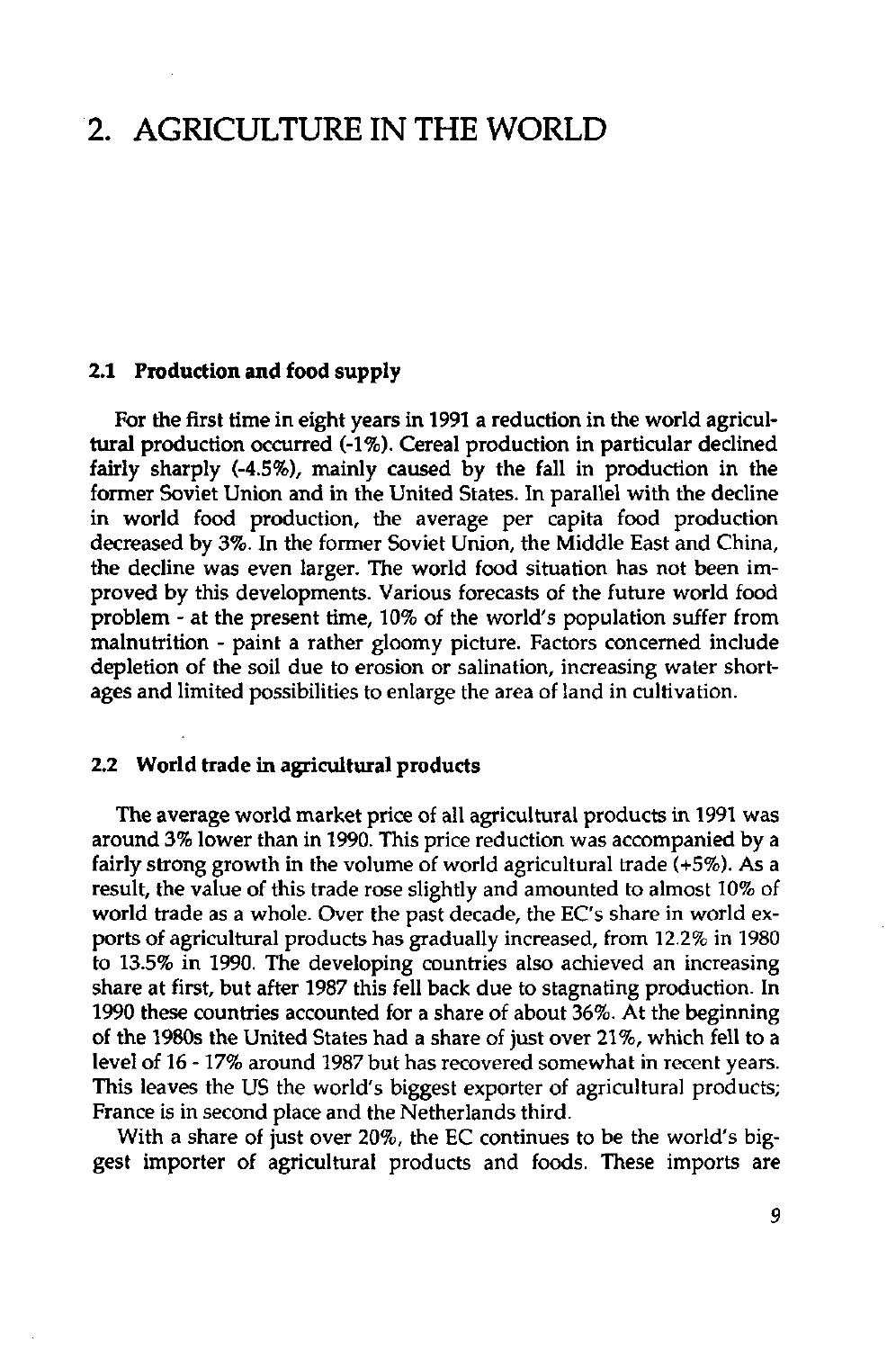largely made up of what are known as non-CAP products (vegetables, fruit, tropical products, raw materials for animal feeds, etc.).

The share in world imports of the US, Japan and the EFTA countries increased during the 1980s, whilst that of the EC and the developing countries group remained practically unchanged.

#### **2.3 The Uruguay Round**

The effects of the EC's agricultural policy (CAP) on non-EC countries are not clear-cut. The increased self-sufficiency of the EC in, among other things, cereals and dairy products is generally disadvantageous to the involved producers in other countries. On the other hand other producers especially of those cereal substitutes - have benefited from the CAP.

However, in the debates on trade policy it are above all the drawbacks of the CAP which are important, especially for agricultural producers in the USA, Australia, New Zealand, etc. In the Uruguay Round on the liberalization of world trade - which has been dragging on for years - GATT Director-General Dunkel launched a fresh compromise proposal at the end of 1991. The principal elements of this proposal are the introduction of fixed tariffs on imports, a mandatory import volume (not subject to tariffs) amounting to 5% of domestic consumption, a reduction of both the import tariffs and the export support by 36%, and a 20% reduction of total internal support for the agricultural sector. These target percentages, which are based on the 1986-1988 situation, are to be reached by 1999. World market prices will rise as a result of the reduction of subsidized exports and the enlargement of imports. Within the EC, on the other hand, the proposed export reduction and import enlargement will exert a downward effect on prices, certainly when the internal production volume is insufficiently reduced by direct measures. In the event of implementation of this proposal, agricultural incomes in the EC will therefore decrease as well, unless some kind of financial compensation is given. Such compensatory measures should be considered above all in terms of direct (hectare) payments. Initially these formed a major discussion item in the GATT negotiations, but now they appear to have been accepted in principle by all the parties. Hectare payments exert less market-distorting effects than price support or price payments, although these effects depend to a considerable extent on the conditions on which these compensations are granted. In the EC, Canada, the EFTA countries and Japan, there are so many objections against Dunkel's proposal that no GATT agreement has yet been reached.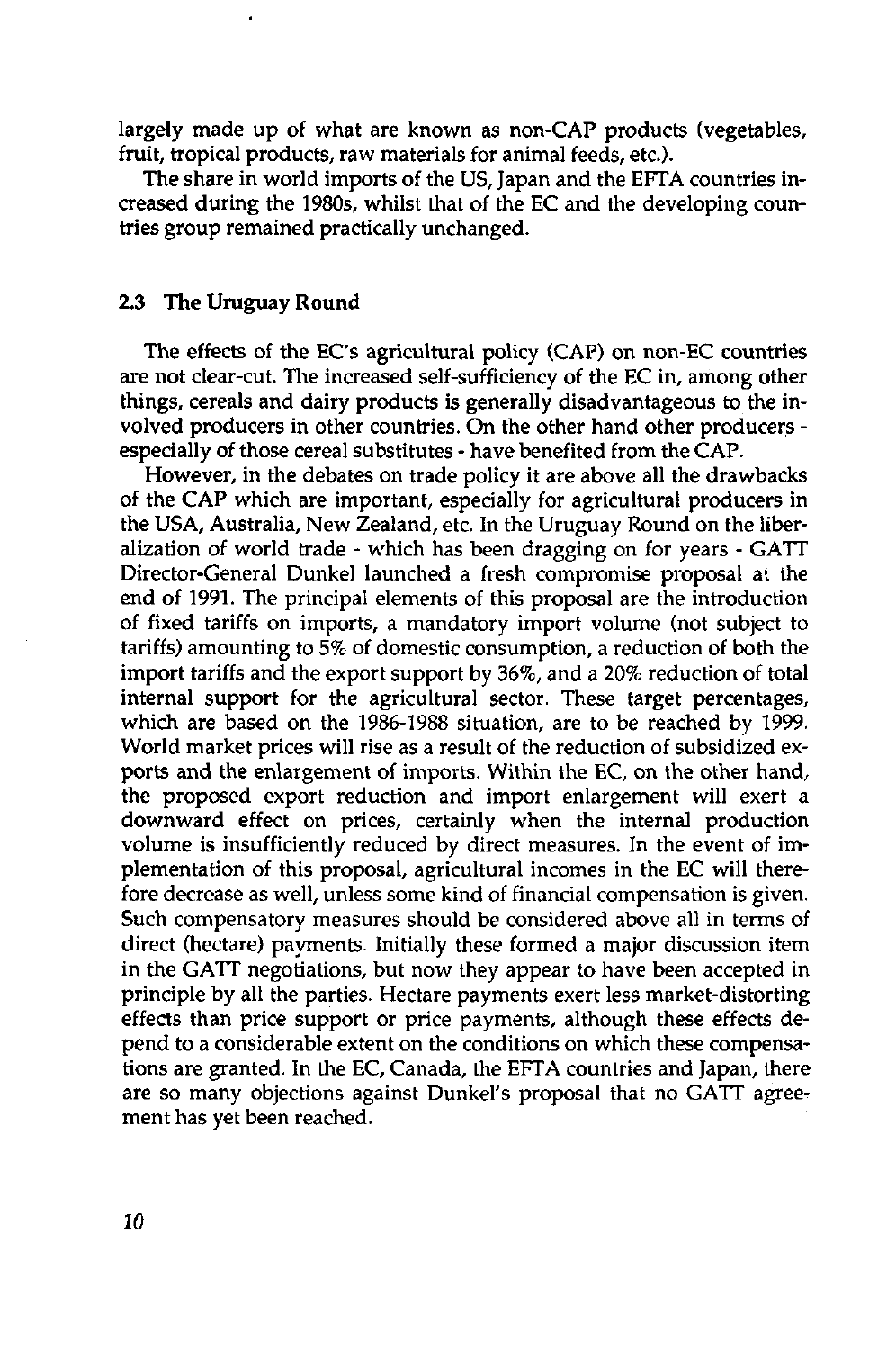### 3. AGRICULTURE IN THE EUROPEAN COMMUNITY

#### **3.1 Production and income**

The volume of agricultural production in the EC-12 remained virtually unchanged (-0.1%) in 1991, after a period of uninterrupted increase since 1984. In 1991 a fairly substantial fall in production took place for sugarbeet (-7%), fruit (-13%) and wine (-13%), against production rises for cereals (+9%), pork and poultry meat (+2% and +5.5% respectively). The volume of purchased goods and services increased by about 0.5%, which points to an unfavourable development in productivity. The prices for agricultural products rose by an average of just over 1 %, whereas purchased inputs became on average 2.5% more expensive. Coupled with the effect of inflation, this led for the second year in succession to a decline in real agricultural income per family worker in the EC-12 of just over 4.5%. The only countries where agricultural income rose in 1991 were Italy, Greece and the Netherlands, whilst it fell by more than 20% in Germany, Denmark, Luxembourg and Portugal.

#### **3.2 Agricultural budget and price decisions**

Expenditure on the EC market and price policy in 1991 rose by over 20% to reach 32.4 billion ECUs. The growth of expenditure on cereals (34%), sugar (40%) and beef (52%) was substantially higher than the average; the increase in expenditure on dairy products (14%) lagged behind. The reported expenditures correspond to approximately 40% of the total income of the EC agriculture sector and almost 60% of the total EC budget. In view of the EC's intentions in other fields of policy, agriculture's share of the budget is set to fall in the coming years. Although the expenditure on agricultural structural policy in the EC is modest, it has been rising fast since the Structure Funds were reformed in 1988. In 1991, this expenditure amounted to over two billion ECUs. The majority of this expenditure is earmarked for regions where development is lagging behind, which are mainly situated in the southern member states.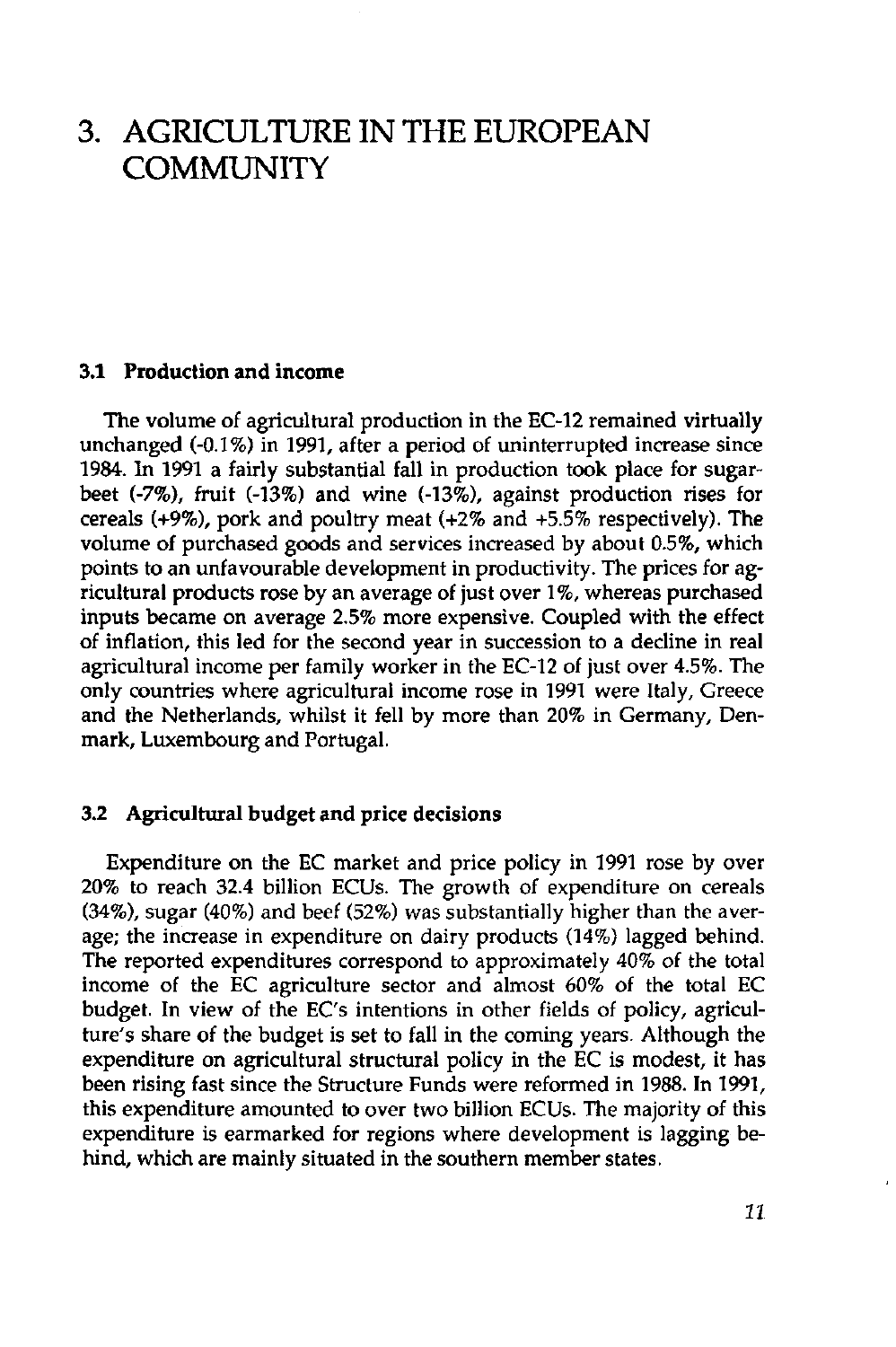The price decisions for 1991/92 and 1992/93 both resulted in an unchanged price level in terms of ECUs. That meant two succesive real reductions of the average support level by approximately 4.5%, the biggest reductions since 1970/71. The effective intervention prices for cereals were raised by 2% for 1992/93, because - in spite of the large cereal harvest in 1991 - the stabilizers policy was abolished.

#### **3.3 Reform of the EC agricultural policy**

The proposals to reform the EC market and price policy, which the European Commission had presented in July 1991, were endorsed in broad outline by the Council of Agricultural Ministers in May 1992. The reform amounts to a shift in emphasis away from price support towards direct income payments. The intervention prices for cereals are to go down by about 30%. In compensation, producers will receive a hectare payment. Large cereal producers will be required to set aside 15% of their land. A similar arrangement applies among others for oilseeds and starch potatoes. Adjustments in the dairy sector are limited: a 2% quota reduction - for which the dairy farmers receive compensation - and a 5% reduction in the intervention price for butter. The intervention prices for beef are to go down by 15%, and possibilities for intervention will be severely limited. The existing premiums for bulls and suckler cows are to go up, and will be subject to a complex set of restrictions and conditions. Finally, in the sheep sector a quota system is to be implemented for the number of ewes qualifying for premium. Sugar is the main product that will not be affected by the EC agricultural policy reforms.

On the basis of model calculations, it may be assumed that the reform decisions will make a definite contribution towards the restoration of market equilibrium in various sectors, but that they will also lead to a higher agricultural budget. That will be offset by benefits to the consumer in the form of lower food prices. Taken altogether, the development of agricultural incomes in the EC will not be very much different from what would occur assuming unchanged policy.

#### **3.4 Policy on rural** areas **and** the environment

The agricultural sector in the EC is gradually coming more face-to-face with 'sustainability measures'. These are on the one hand environmental measures and on the other hand measures designed for conservation of rural areas and the countryside. Implementation of these measures leads to constraints on 'production agriculture' and more support for 'nature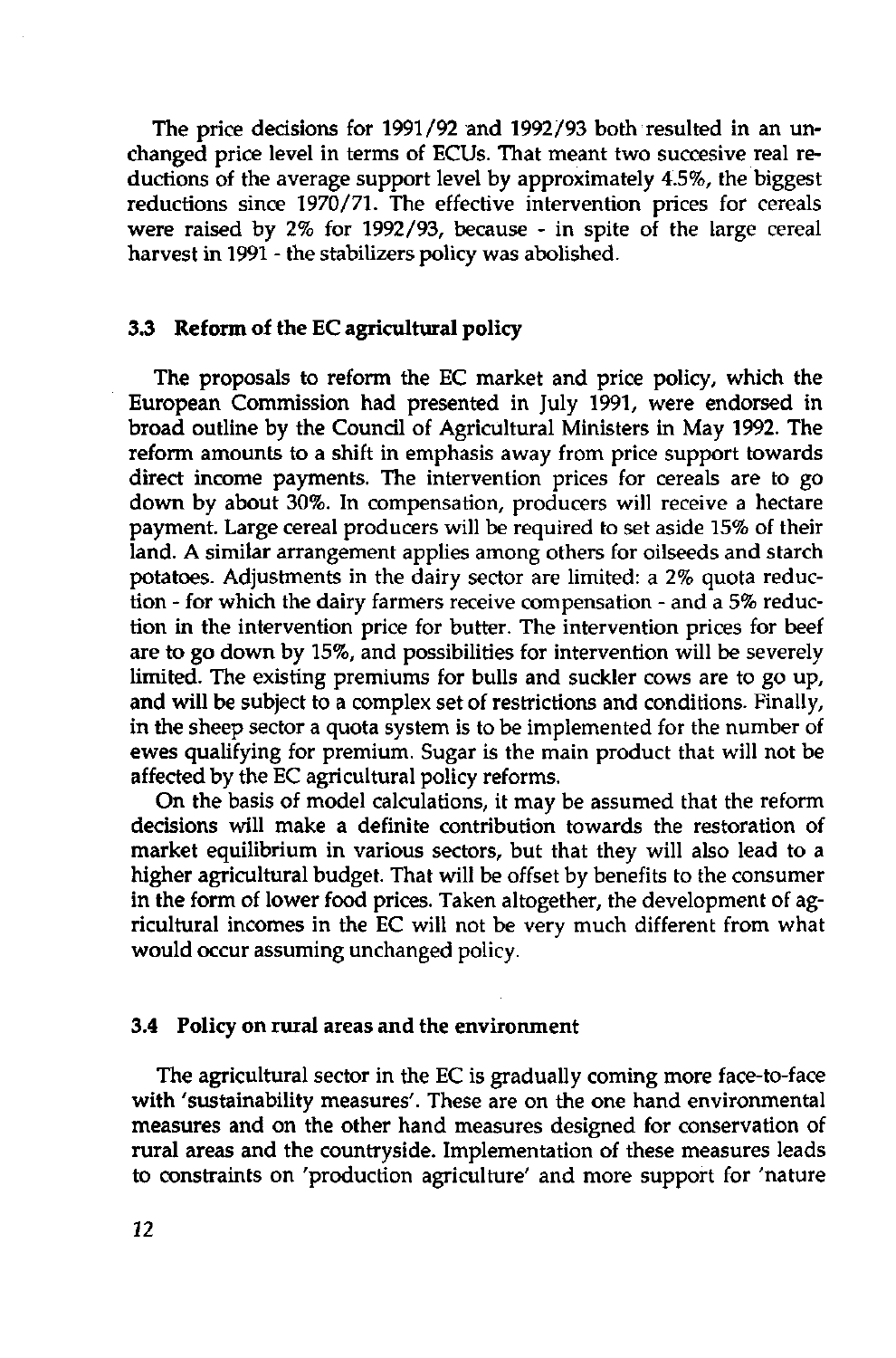agriculture'. A specific example in this respect is an EC directive to limit the nitrate content in groundwater, on the basis of which the use of nitrogenous fertilizer will have to be reduced in certain areas. Another example refers to a subsidy scheme for conversion to environmentally friendly agricultural methods. The present voluntary set-aside scheme is only being used on a limited scale. On the other hand, the mountain farmers scheme, intended to counteract depopulation or to preserve the countryside in less favoured areas, is far more successful. In 1989, about 1.2 million European farmers were paid compensatory allowances under this scheme.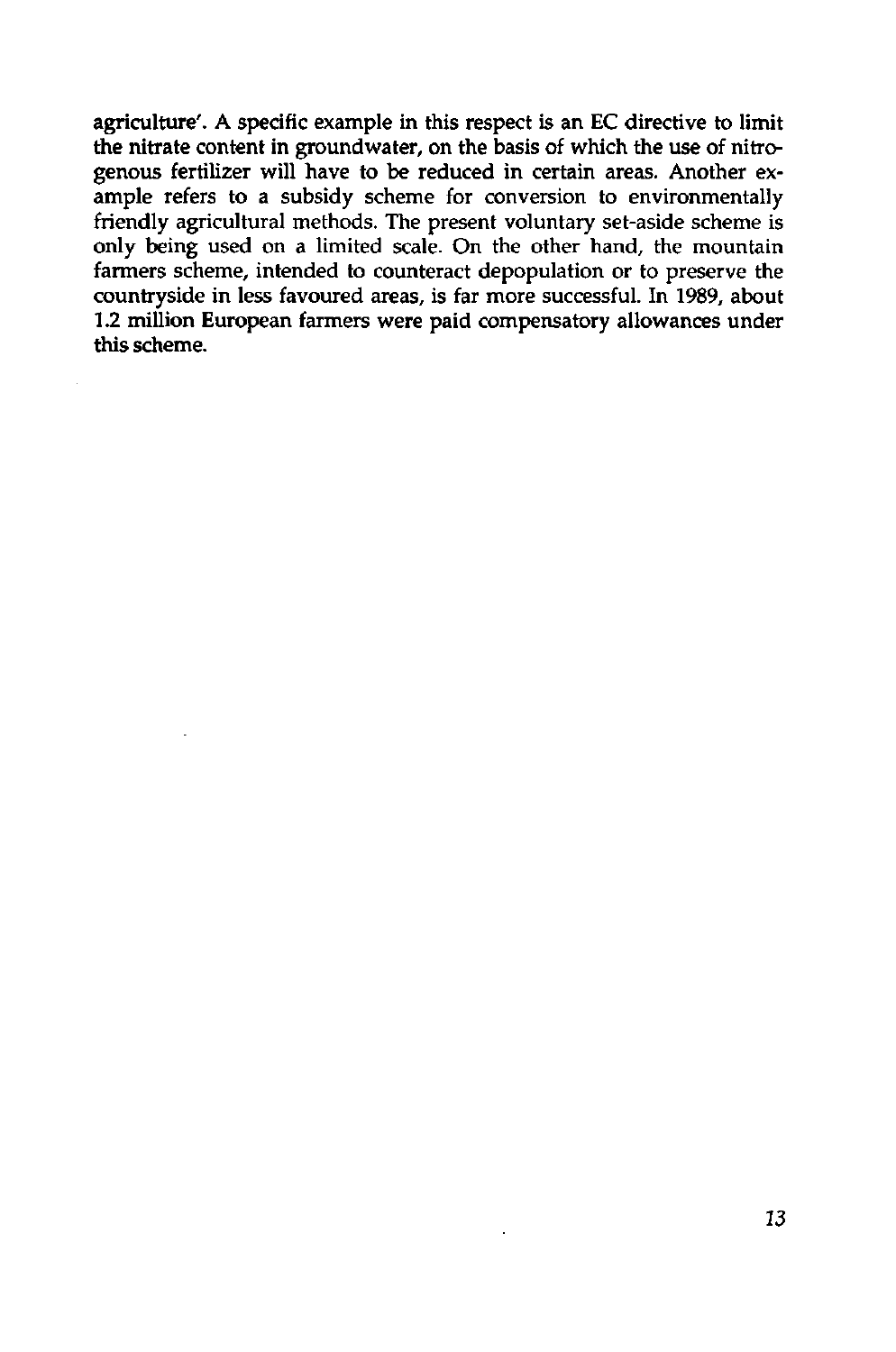## 4. STRUCTURAL DEVELOPMENTS IN DUTCH AGRICULTURE

#### **4.1 Holdings**

From May 1990 to May 1991, the number of main-occupation holdings in Dutch agriculture fell by 2% to just over 96,000. The biggest decline occurred once again among dairy farms - due to the milk quota system - and among arable farms. An increasing number of arable farmers is performing secondary activities. This now applies to one in ten arable farms.

In contrast to preceding years, in 1990-91 the number of part-time holdings also fell. The share of these holdings in the total, however, is continuing to increase gradually, and now exceeds 21%. In 1990 they accounted for about 9% of the farmland in use, against 6.5% in 1975.

In a growing number of cases the transfer of an agricultural holding from one generation to the other is taking place via a partnership or firm consisting of the present farmer and his successor (usually a son). In 1989-90, this system was already applied to over 40% of the business transfers. A partnership or firm now exists on half of the number of holdings where a successor aged 16 years or more is present. This form of business transfer is especially popular in the glasshouse sector, where there are many large holdings. Experience with this method of business transfer is generally positive and a further increase may therefore be expected.

#### **4.2 Labour force**

In the period 1989-1991, the number of agricultural workers fell by only 0.3% a year, to reach a level of just over 288,000. The fall was attributable exclusively to arable and livestock farming; in horticulture the number of workers has been increasing in these years. The share of horticulture in the total number of workers has consequently risen from 27% in 1986 to 31% in 1991. Both in agriculture and in horticulture, there has been an increase in the number of - especially female - non-family workers. There is also a rising trend in the number of female farm holders. This is associated with the rise - generally due to fiscal reasons - of the number of husband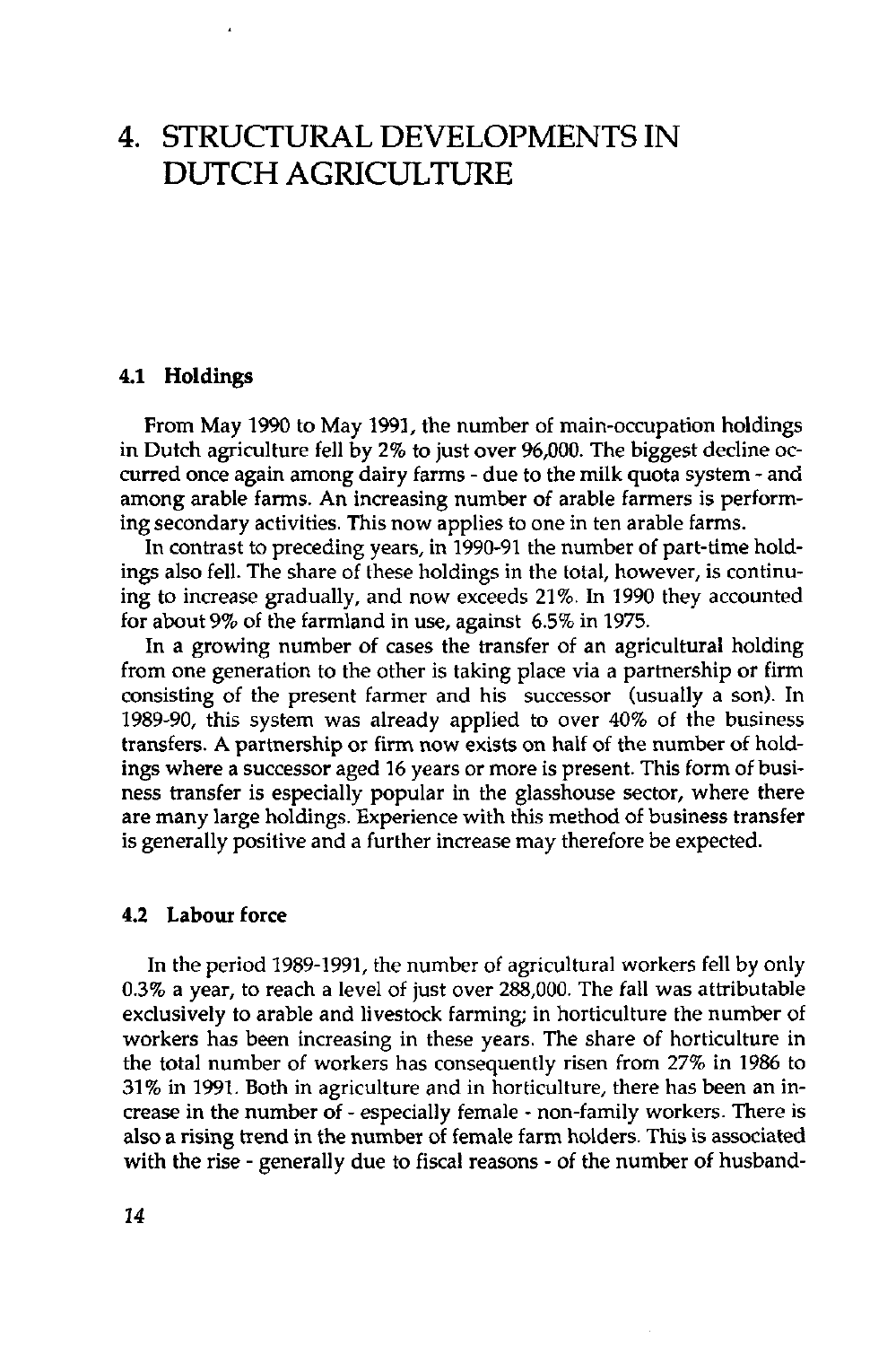and-wife business partnerships. At the same time, wives of farmers and horticultural entrepreneurs nowadays tend less often to perform regular agricultural work on the holding. The emphasis of their work has shifted more towards administrative duties etc. Because (co-)working wives seldom participate in social insurance schemes, they - unlike their counterparts in most other occupations - are not often entitled to paid maternity leave.

#### **4.3 Land use**

After two years of stabilization the total area of land in cultivation in the Netherlands decreased by 15,000 hectares between May 1990 and May 1991, taking it below the two million hectares mark for the first time. Just over 15,000 hectares of this land was fallowed under the EC set-aside scheme. The area accounted for horticulture under glass increased to approximately 10,000 hectares. In recent years the enlargement of the glasshouse area in the 'old' centres in the 'Randstad Holland' region (the Western conurbation broadly defined by the major cities Amsterdam, Utrecht, Rotterdam and The Hague) has been taking place less vigorously than elsewhere in the Netherlands. An important reason for this difference is the lack of space available in the Randstad.

The Dutch Government has designed new plans in order to arrange the use of the scarce land space in such a way as to contribute towards the general desire for sustainable development. For certain parts of the rural areas, this means that the development of agricultural activities will be subordinated to ecological objectives. In that context it is important that farmers gradually gain more interest in contractual agreements aimed at countryside management. In 1991 over 20,000 hectares (1% of the total area of farmland) were covered by such management agreements.

Land prices in 1991 remained at broadly the same level as in 1990. The adjustment of the rent norms to 2% (net) of the market value of unlet land, that has been announced by the Government, is expected to lead to an increase in rents especially for the sandy regions in the East and the South of the country.

#### **4.4 Changes in the production structure**

Much use is being made of the possibility to lease milk quotas, which was introduced a few years ago. In 1991/92, 3.3% of the country's total quota was leased, involving almost one quarter of the total number of quota-holders, either as lessee or lessor. The lessees include a relatively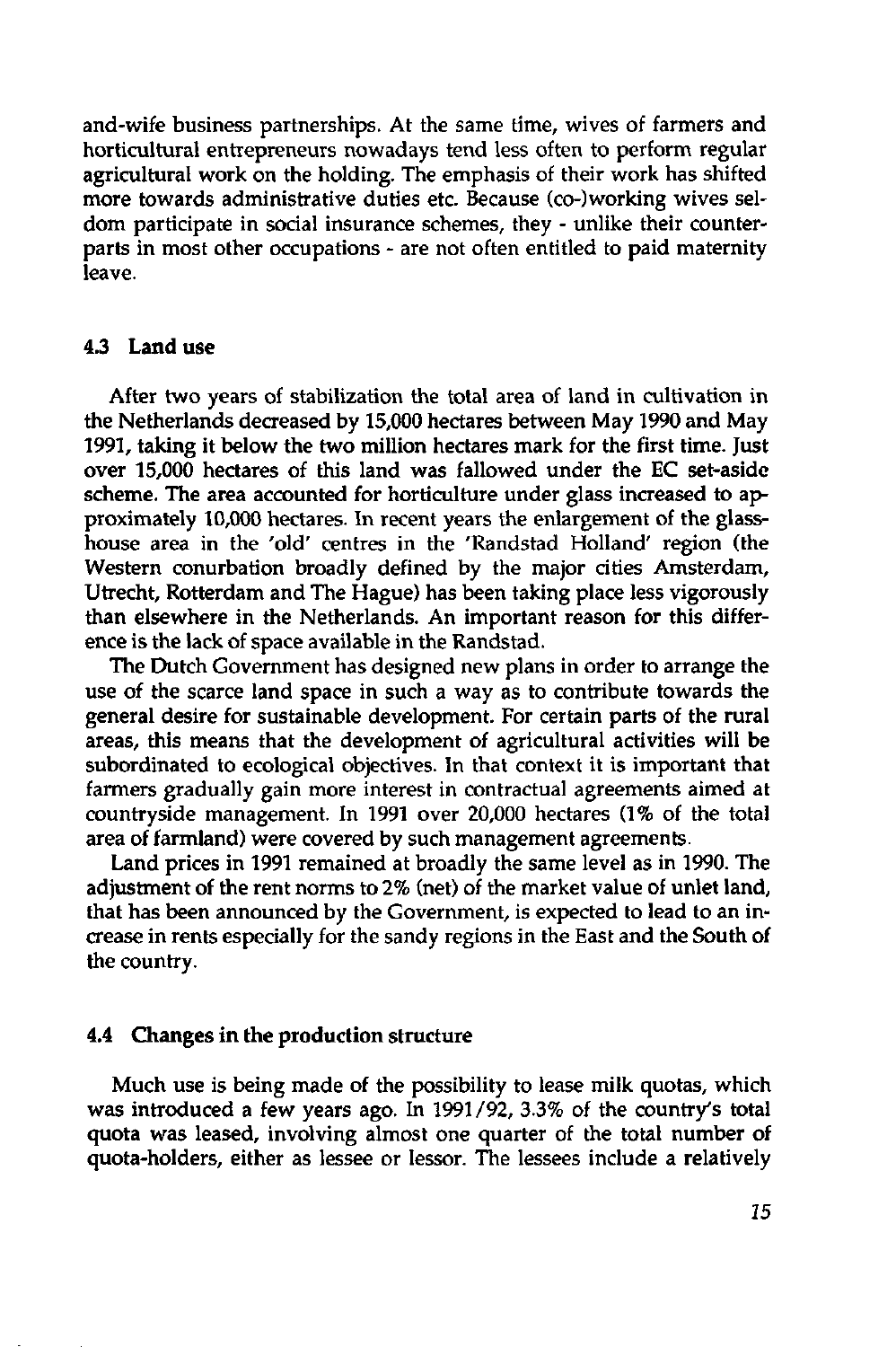large number of younger dairy farmers, while the lessors include relatively many older farmers with fairly small quotas. In spite of the milk quota system and the quota reductions, there is nevertheless a certain scale enlargement taking place in the dairy farming sector. For example, in the period 1984-1991 the number of farms with a milk quota above 500,000 kilos increased by a few per cent whilst the number of those with a quota of less than 100,000 kilos declined by over 15%. This proces operates partly via the purchase (by larger farms) and sale (by smaller farms) of milk quotas. The milk quota prices increased from HFL 1.24 per kilo in 1986 to almost HFL 4.50 in 1990, but fell back in 1991 to just over HFL 4.00 **per** kilo.

The production capacity of the Dutch agricultural sector as measured in Dutch size units (see Appendix) increased by 1.4% in 1990/91. This was largely due to an increase in the horticultural sector and in the number of beef cattle. The total production capacity in 1991 was around 4% higher than in 1984. In the preceding seven-year period the increase had been about 13%. The slow-down in the capacity growth rate is connected above all with changes in policy, such as the milk quota system and the environmental policy.

In the period 1984-1991, the average size of the main-occupation holdings increased for all business types; the increase was lowest for dairy farms and highest for horticultural holdings. In general, the average area per farm also increased. The strong growth of the horticultural holdings was accompanied by a rise in the number of workers per holding; for the other types of holding, this figure remained practically unchanged.

#### **4.5 Agriculture and the** environment

The Dutch environmental policy for the agricultural sector is gradually being intensified, leading among other things to higher costs and reduced scope for expansion, but also to a reduced input of chemicals. For instance, in the period 1987/88-1990/91 the amount of phosphate used per hectare on specialized dairy farms fell by 30%, and the amount of nitrogenous fertilizer by 15%. There is also a downward trend in the use of pesticides; the national figure for 1991 was 14% lower than the average for the period 1984-1988. The targets of the environmental policy, however, will require even more far-reaching reductions. Wide differences in pesticide utilization figures are found to occur amongst individual holdings, at least in the glasshouse and bulb production sectors. This offers clear opportunities to achieve further cuts. The policy on manure and ammonia emissions is expected to result in a further increase in costs to the agricultural sector, specifically to intensive livestock production. These costs are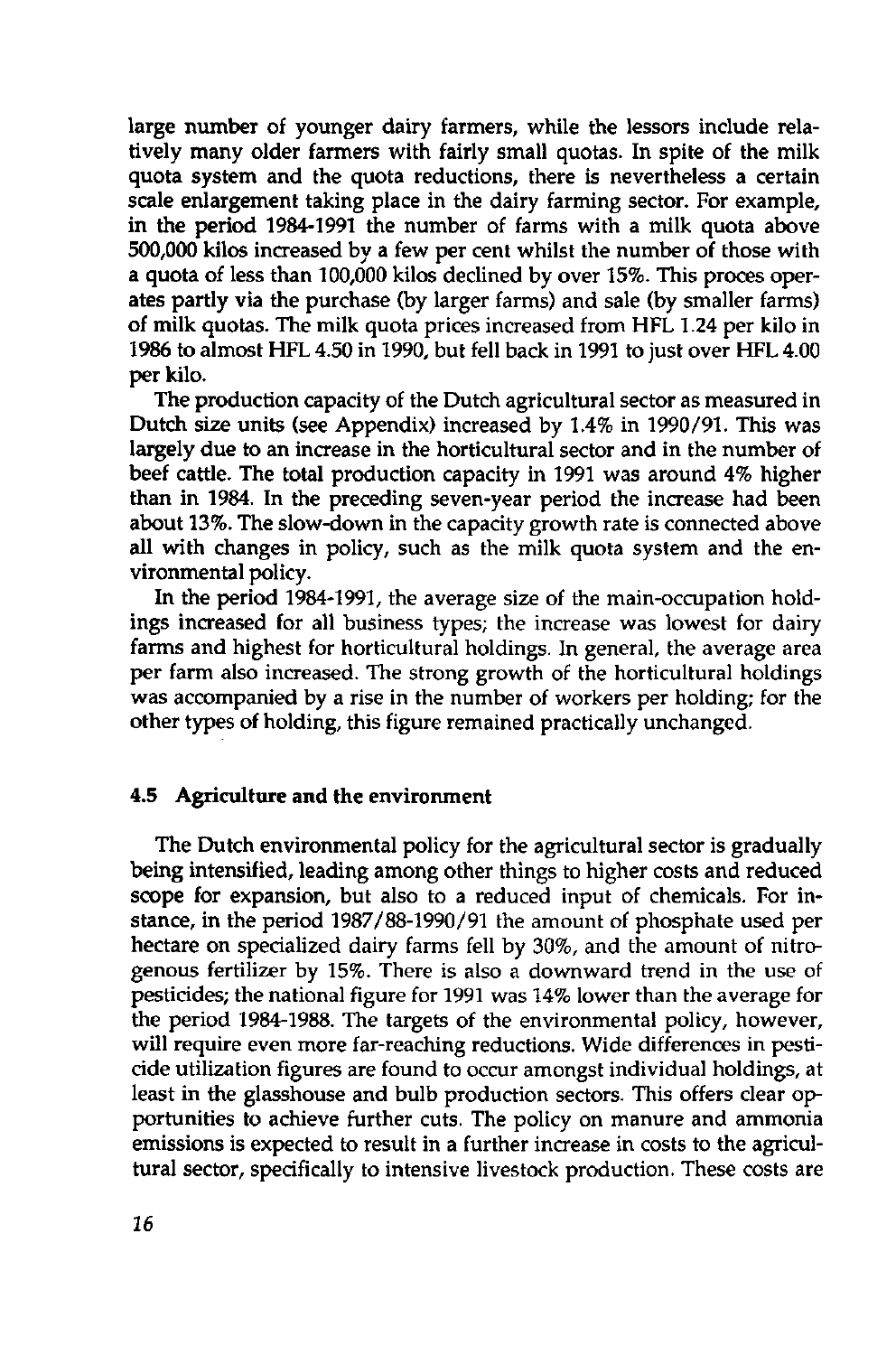connected with among other things investments in manure storage capacity on stock farms, levies to fund the necessary industrial processing of manure into products for use elsewhere, and modifications to livestock houses designed to prevent ammonia emissions.

Elsewhere in the EC - a.o. in Belgium, Denmark, Germany and France legislation on the environment is also being broadened. In some cases this legislation seems, on paper, stricter than in the Netherlands. Because of the smaller magnitude of the manure problems, or because of a different production structure, in other countries nevertheless these regulations generally have a less restrictive impact on pig-farming practice than in the Netherlands.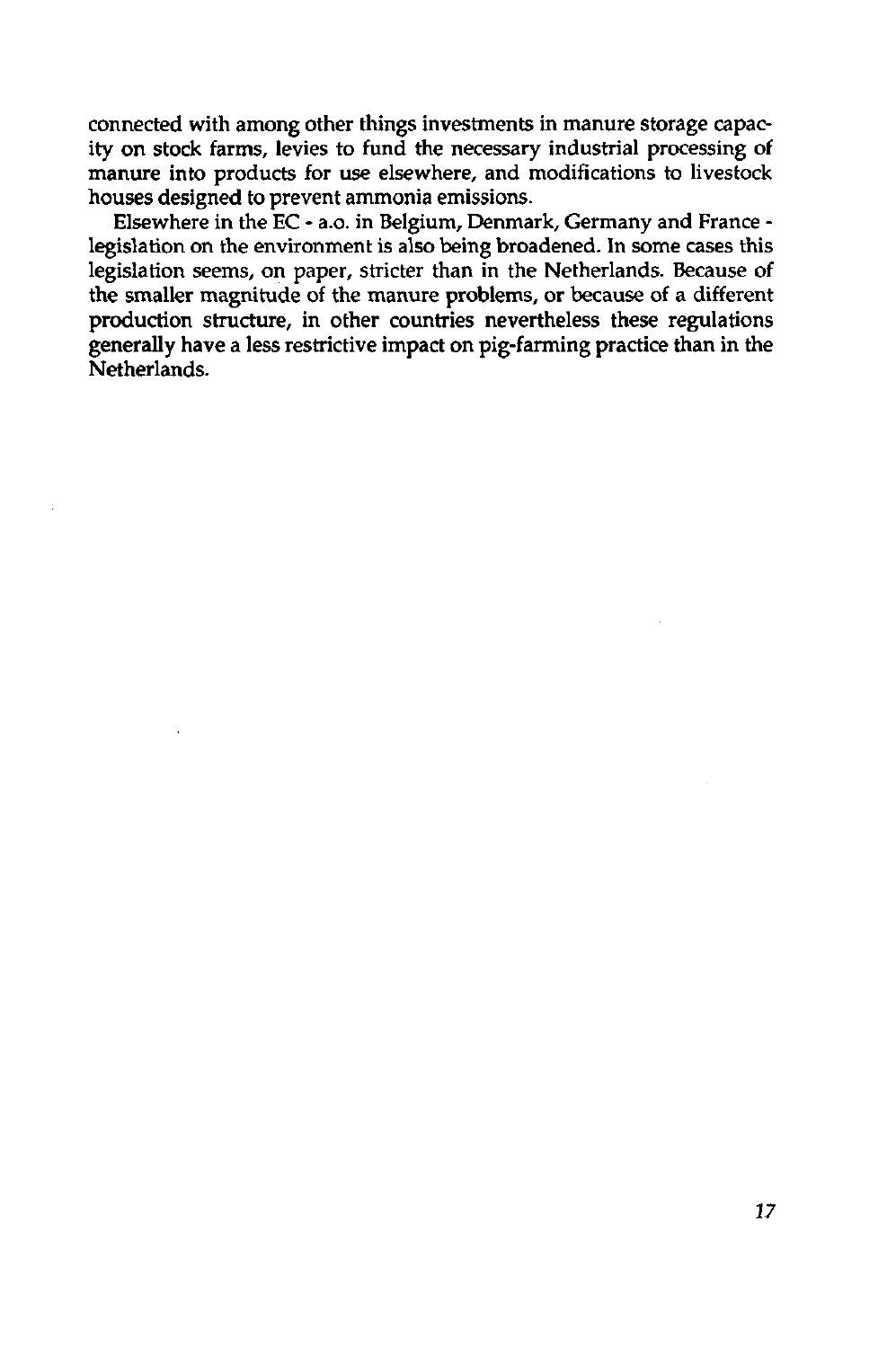### 5. PRODUCTION, PROCESSING AND **MARKETING**

#### **5.1 Production and price formation**

With a 1% volume growth and a 2% price increase, the production value of the Dutch agricultural sector in 1991 was slightly higher than in the preceding year, and reached almost 39 billion guilders. The growth was distributed unequally amongst the various sectors (table 2). Smaller harvests of wheat (-12%), sugarbeets (-15%) and starch potatoes (-11%) and production increases for ware potatoes (+3%) and seed potatoes (+10%) led to a volume reduction of just over 5% in the arable sector. On average, arable product prices went down by 1.5%. As a result of a further quota reduction, milk production fell by 2% whilst milk prices rose a little. The production of meat and eggs rose by 3%. There were substantial increases in particular in the production of beef, veal and sheepmeat (27%, 6% and 7% respectively). Against this, there was a 5% drop in the production of pigmeat. This was due above all to an outbreak of 'Blue Ear'-

| Product                      | Value           | Changes in % in relation to previous year |                 |                |        |                         |                |  |
|------------------------------|-----------------|-------------------------------------------|-----------------|----------------|--------|-------------------------|----------------|--|
|                              | mln.HFL         | volume                                    |                 |                | price  |                         |                |  |
|                              | 1990<br>(prov.) | 1989                                      | 1990<br>(prov.) | 1991<br>(est.) | 1989   | 1990<br>$(\text{prov})$ | 1991<br>(est.) |  |
| Arable products              | 3,360           | 6.3                                       | 4.2             | $-5.5$         | 13.4   | $-9.4$                  | $-1.5$         |  |
| Milk                         | 8.710           | 0.3                                       | $-1.8$          | $-2.0$         | 2.1    | $-10.0$                 | 1.0            |  |
| Meat and eggs                | 13,700          | $-3.0$                                    | 3.4             | 3.0            | 16.6   | $-7.6$                  | $-1.0$         |  |
| Vegetables and fruit         | 5,020           | 8.8                                       | 6.4             | $-1.5$         | 4.7    | 7.8                     | 9.5            |  |
| <b>Cut flowers</b>           | 3,530           | 8.1                                       | 4.4             | 2.7            | $-5.4$ | 3.6                     | 6.8            |  |
| Pot plants                   | 2.050           | 11.3                                      | 4.3             | 8.4            | $-0.1$ | 5.0                     | 1.6            |  |
| Other horticultural products | 1,500           | 7.5                                       | 19.6            | 75             | $-3.3$ | $-3.7$                  | 2.5            |  |
| Total/Average                | 37,870          | 2.4                                       | 3.5             | 0.9            | 7.7    | $-4.4$                  | 1.8            |  |

*Table 2 Development of volume and prices of agricultural and horticultural production*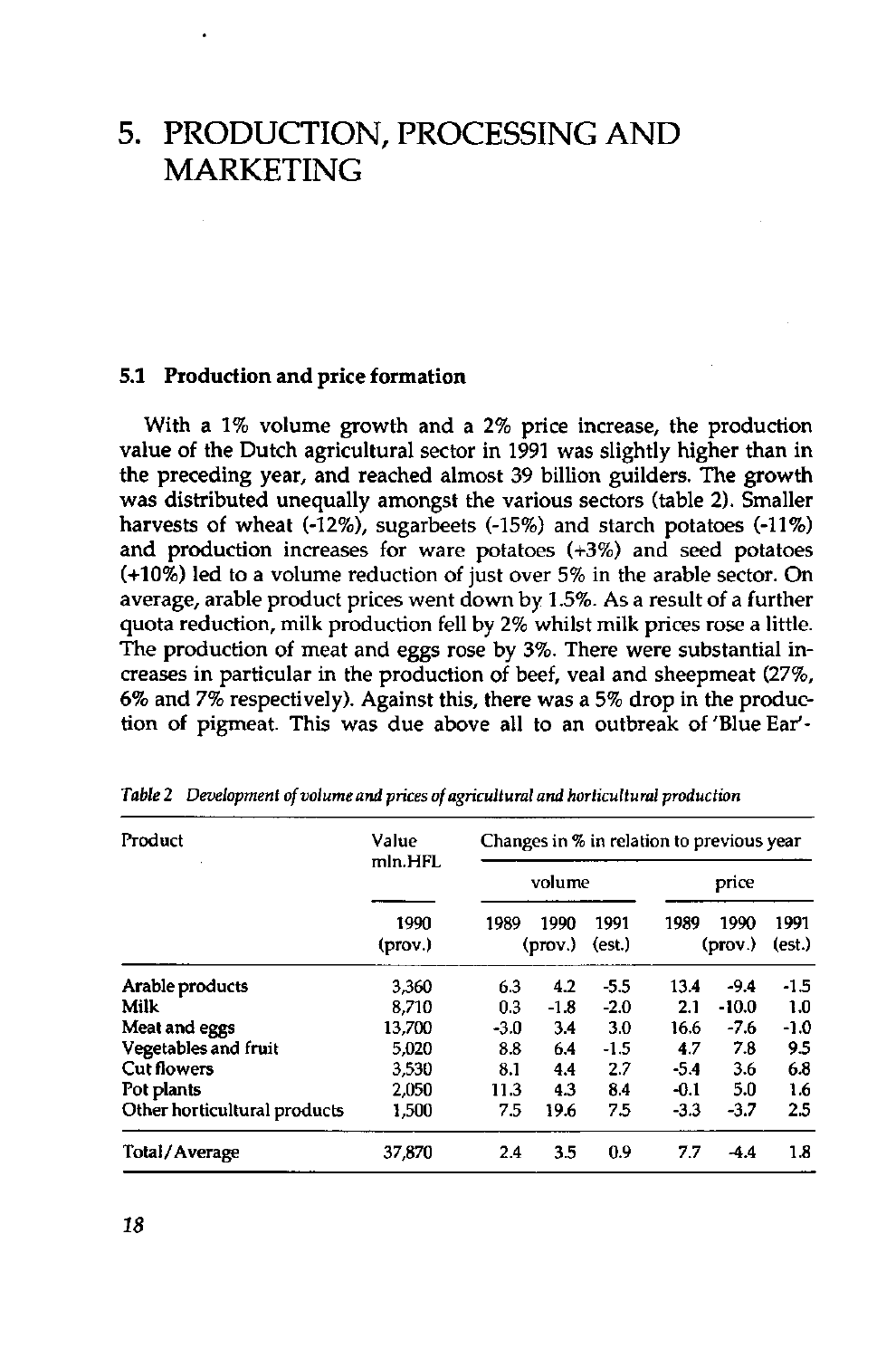disease, which caused many stillborn piglets. The development of meat prices varied widely: those for beef and poultry meat exhibited a sharp fall, and those for sheepmeat and pigmeat a rise. The production growth in the horticultural sector worked out at 2.5%. The biggest growth was achieved for tree nursery products (+13%), mushrooms (+12%), pot-plants (+8%) and glasshouse vegetables (+5%). Only the fruit-growing sector, which was ravaged by night-frost in spring, showed a sharp fall in production (-31%). The favourable development of sales opportunities on the foreign markets enabled horticultural prices to rise by 6 to 7%.

#### **5.2 Developments in the food, drink and tobacco industry**

Just under 60% of the Dutch agricultural output is treated or processed in the domestic food industry. The extent to which products are being processed varies. In the case of animal products, the figure is relatively high (about 85%). Of the horticultural output - 60% of which consists of ornamental products - only 2 to 3% is processed. The food, drink and tobacco industry is one of the most important sectors of Dutch manufacturing industry. In 1990,23% (some 20 billion guilders) of the gross added value of total Dutch industrial output was achieved in this sector, which also accounted for 17% (over 160,000 person-years) of total industrial employment. Although the gross operating result of the food, drink and tobacco industry has improved substantially in recent years (from 7.1% of turnover in 1987 to 8.7% in 1990), it remained well behind the average operating result of around 11% as achieved within the manufacturing industry as a whole. The improvement in operating result occurred above all in the drink, tobacco, cocoa, chocolate and sugar processing industries.

The gross production volume of the Dutch food, drink and tobacco industry grew - just as in the rest of the EC - by over 25% in the period from 1980 to 1990. This was less than the increase in agricultural and horticultural production, which amounted to about 30% over the same period. The difference in the two growth rates can largely be explained by the fact that the growth in agricultural production mainly related to horticultural products, of which - as stated above - only a very small proportion is processed.

A drastic restructuring process of the food manufacturing industry is in progress both in the Netherlands and in the other EC member states, above all in the form of mergers and take-overs. Reasons for this restructuring process include the completion of the internal EC market, the intensified competition this will generate, developments in the field of the Common Agricultural Policy and the GATT negotiations. In the Netherlands, a strong concentration has taken place especially in the dairy industry.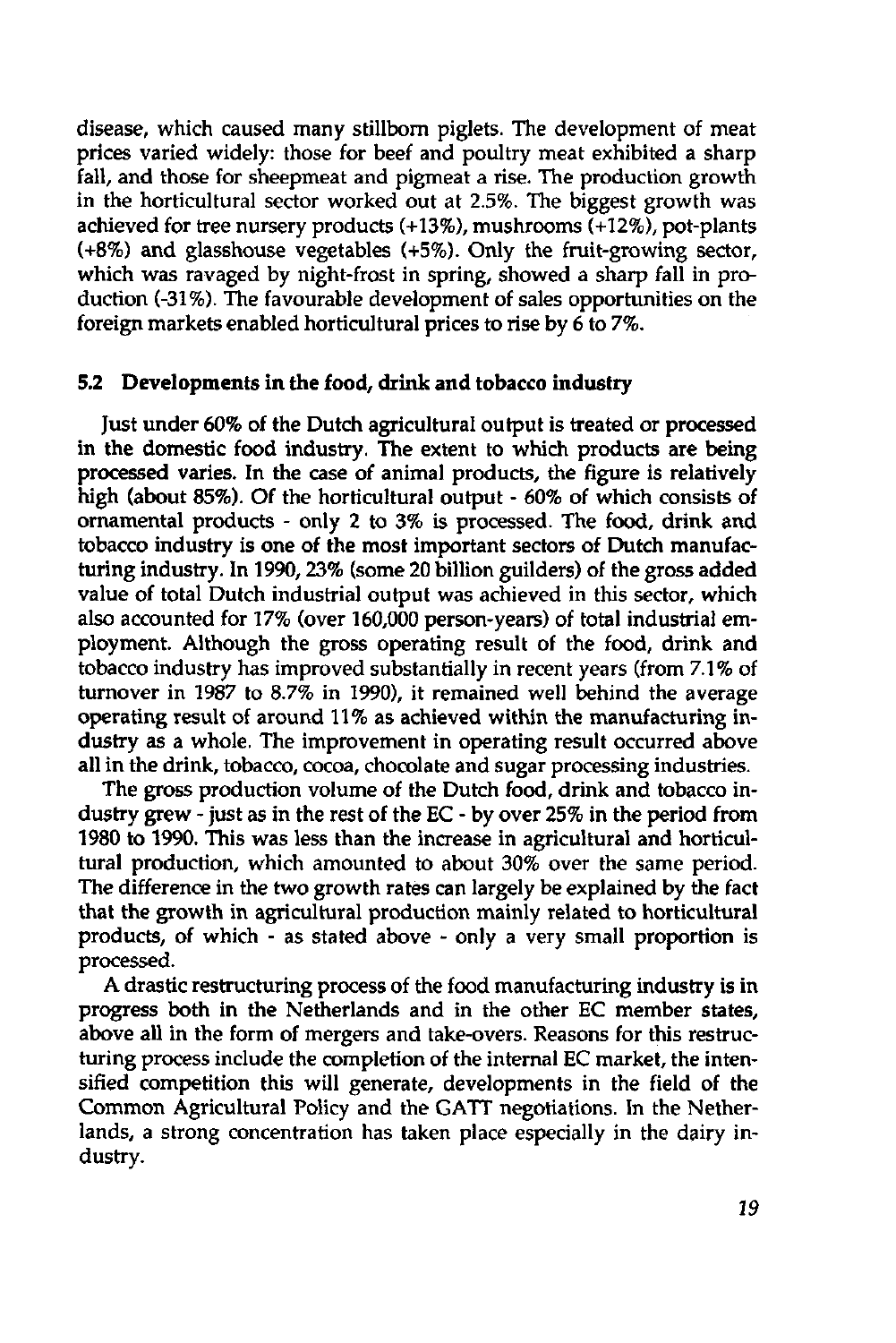#### **5.3 Consumer spending on food**

The share of food, drink and tobacco in the total consumer spending in the Netherlands declined from 27% to 18% between 1970 and 1990. This was caused on the one hand by the fact that the volume growth of spending on food, drink and tobacco remained behind that of total consumer spending, and on the other hand by the fact that the prices of food, drink and tobacco rose less than prices of all consumer goods. Also, there has been a fall in the proportion of money spent on food that actually finds its way to agriculture and horticulture. In the early 1970s, 35 cents of every guilder spent on food went to those sectors, whereas by the late 1980s that figure has fallen to only 28 cents. The underlying reasons are not only the failure of prices of agricultural and horticultural products to keep up with the general price level, but also the increasing extent to which those products are processed. Within the EC by and large in 1989 21,5% of the household budget was spent on food, drink and tobacco, a slightly larger share than in the Netherlands. Only the Germans underspent the Dutch in this respect: 16.6% of their household budget went in this way.

|                             | Value in<br>1000 mln.HFL |      | year   |        | Changes in % in relation to previous |        |
|-----------------------------|--------------------------|------|--------|--------|--------------------------------------|--------|
|                             | world                    | from | world  |        | EC                                   |        |
|                             |                          | EC   | volume | price  | volume                               | price  |
| Imports                     |                          |      |        |        |                                      |        |
| Arable products             | 9.1                      | 6.6  | 3.2    | 0.9    | 6.0                                  | 1.2    |
| Horticultural products      | 4.1                      | 2.4  | 12.7   | 1.0    | 11.9                                 | 3.1    |
| Animal products             | 6.7                      | 6.2  | 13.8   | 04     | 19.2                                 | $-2.1$ |
| Other agricultural products | 15.1                     | 6.9  | 0.8    | -1.0   | 6.9                                  | $-1.6$ |
| Total/Average               | 35.0                     | 22.0 | 5.0    | 0.0    | 10.4                                 | $-0.4$ |
| Exports                     |                          |      |        |        |                                      |        |
| Arable products             | 9.9                      | 7.0  | $-3.1$ | -1.6   | 5.0                                  | $-1.3$ |
| Horticultural products      | 15.3                     | 12.8 | 10.1   | 0.7    | 10.4                                 | 1.0    |
| Animal products             | 19.5                     | 16.5 | 4.7    | $-2.1$ | 4.0                                  | $-1.0$ |
| Other agricultural products | 16.9                     | 13.1 | 79     | $-0.4$ | 4.1                                  | 3.3    |
| Total/Average               | 61.6                     | 49.3 | 6.6    | $-0.9$ | 5.8                                  | 0.9    |

*Table* **3** *Imports and exports of agricultural products in 1991*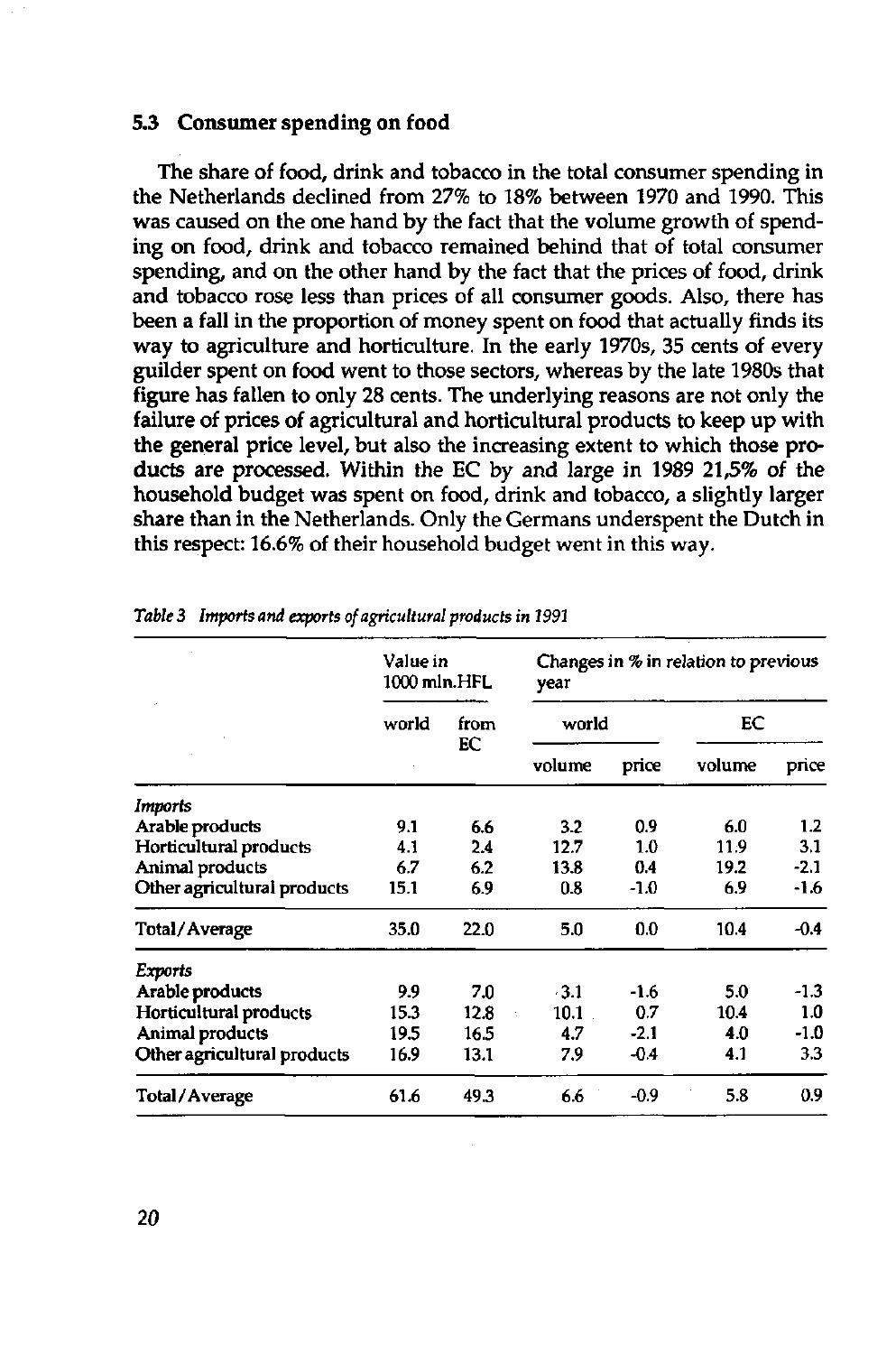#### **5.4 Imports and exports of agricultural products and food**

In 1991, the Netherlands exported agricultural products and food worth 61.6 billion guilders, whilst imports of these products were worth 35 billion (table 3). This gave an agricultural trade balance surplus of 26.6 billion guilders, about 1.5 billion guilders higher than in 1990. The growth of the trade balance surplus is entirely attributable to volume effects: the export volume rose more than that of imports. The price developments were less favourable. Export prices fell slightly as a result of lower world market prices and import prices remained unchanged. The volume of imports grew because more products were imported from EC-countries  $(+10.4\%)$ . Items for which considerable import increases took place included tomatoes, apples, live animals, meat, butter and cheese. The volume of exports, over 30% of which go to Germany, rose by almost 7%. The biggest rise was achieved for horticultural products (+10%). For animal products a fall in the exports of live cattle, pigmeat and eggs occurred. Against that, there was a substantial increase in exports of beef, veal and poultry meat, and of milk and dairy products. The export prices of animal products were over 2% lower than in 1990, mainly because of the lower prices for beef and dairy products. The exports of arable products scarcely showed any increase on balance, in spite of the fact that over 10% more potatoes were exported.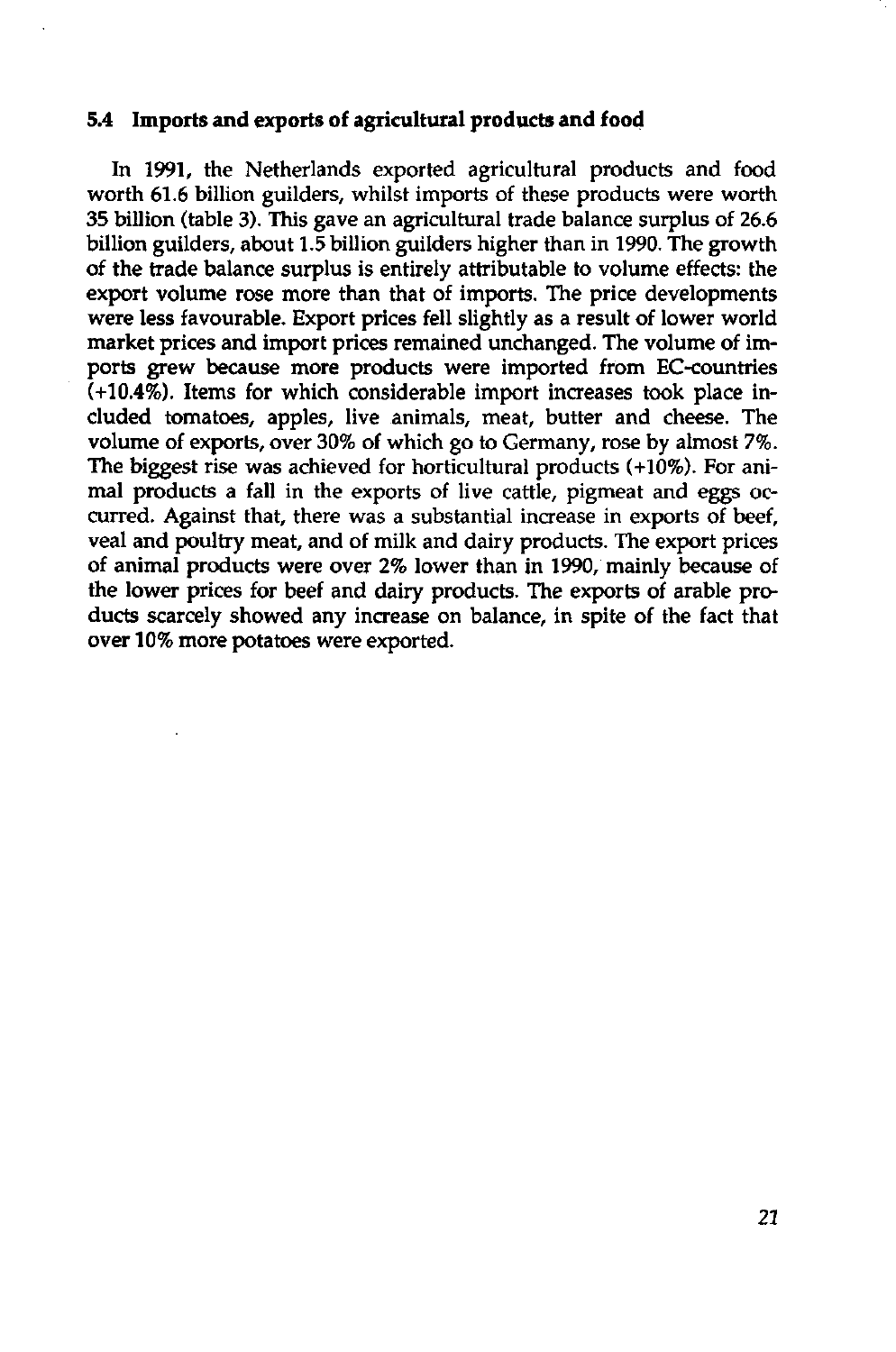## 6. RESULTS OF THE AGRICULTURAL SECTOR AND HOLDINGS

#### **6.1 The agricultural sector in the Dutch economy**

**In** 1990, the direct contribution of the agricultural sector to the national income of the Netherlands was about 4%. In 1970, that figure was still almost 6%. Agricultural production, however, also entails other activities in processing and supplying sectors of industry. Calculated on the basis of input/output tables, the contribution made by the entire agribusiness complex to the national income in 1988 - more recent figures are not available - was about 9.5%. This figure does not incorporate the processing of raw materials of foreign origin, such as cocoa, coffee and oilseeds. The share of the agribusiness and related activities in the total employment is slightly larger than that in the national income. Almost 60% of all jobs in the Dutch agribusiness depend on exports of agricultural products and food.

#### **6.2 Returns and** costs of the arable and livestock sector

The production value of Dutch agriculture (arable and animal farming) in 1990/91 was 6.5% lower than in the preceding year (table 4). The fall was entirely due to the lower prices, because there was a marked increase in the production volume for the first time since 1986/87. The fall in prices affected all the product groups. The same applies for the volume growth, except for milk production which was slightly down. The value of nonfactor costs decreased somewhat above all as a result of the 10% lower feed costs. The result of these developments was a decline in added value by around 15%. The value of the factor costs increased by 5 - 6%, mainly because of higher interest rates and wage costs. The combined result was that in 1990/91 the percentage of cover of factor costs by added value was only about 65, whilst the figure for 1989/90 had been over 80.

In 1991/92, the production value of the agricultural sector again increased by a few per cents. The volume remained unchanged on balance, but the average prices rose slightly. The main factors here were the price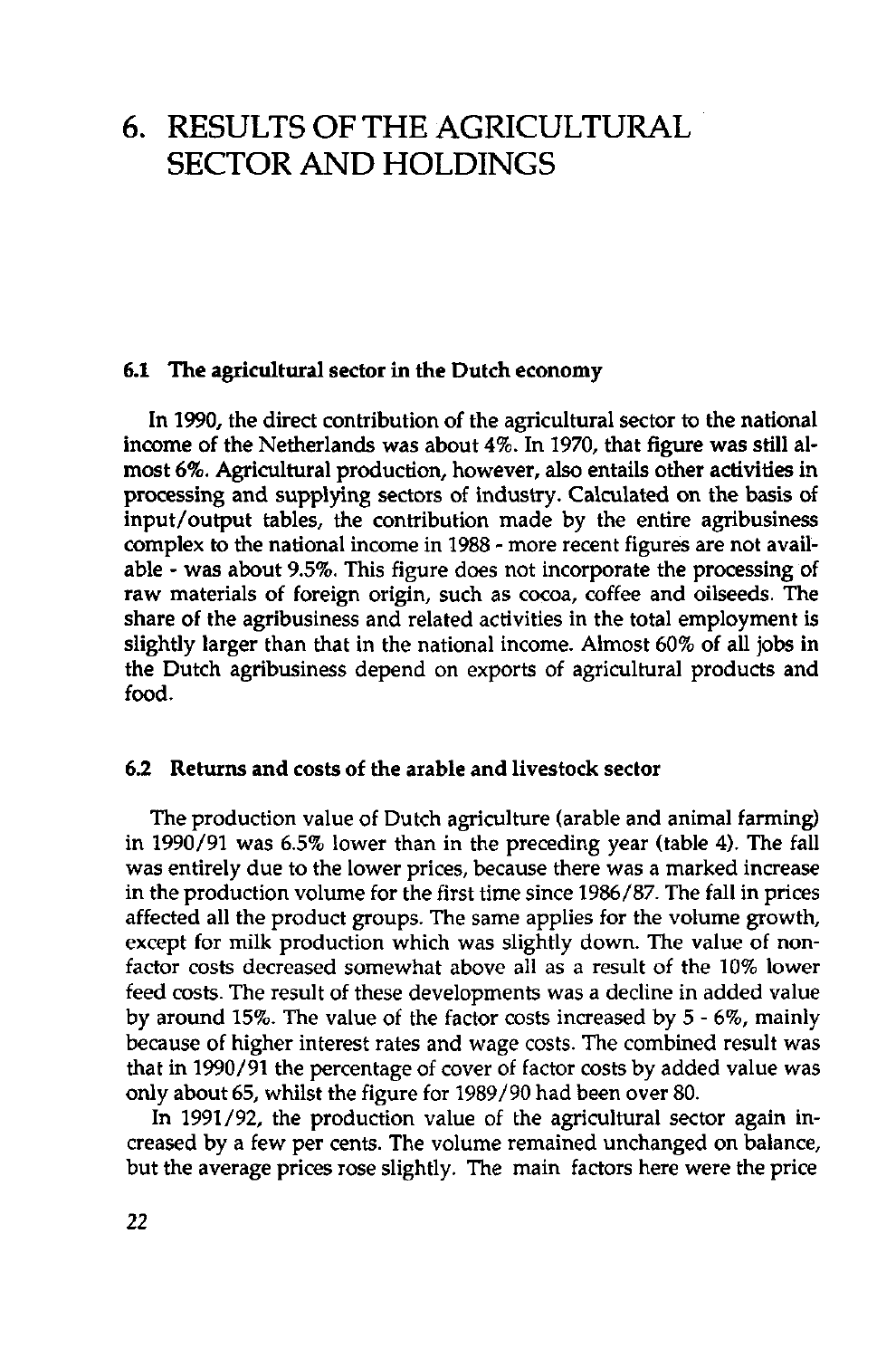|                                           |                  | Value mln.HFL        |                   |                             |                   | Changes in % in relation to previous year |                   |
|-------------------------------------------|------------------|----------------------|-------------------|-----------------------------|-------------------|-------------------------------------------|-------------------|
|                                           |                  |                      |                   |                             | volume            |                                           | price             |
|                                           | 1989/90          | 1990/91<br>$(prov.)$ | 1991/92<br>(est.) | 1990/91<br>$(\text{prov.})$ | 1991/92<br>(est.) | 1990/91<br>(prov.)                        | 1991/92<br>(est.) |
| <b>Returns</b><br>Non-factor costs        | 27,230<br>17,830 | 25.460<br>17,500     | 25,950<br>18,280  | 2.5<br>2.5                  | $-0.0$<br>1.5     | $-9.0$<br>$-4.5$                          | 2.0<br>3.0        |
| Net value added                           | 9.400            | 7.960                | 7.670             | 3.0                         | $-8.5$            | $-18.0$                                   | 5.5               |
| <b>Factor costs</b><br><b>Total costs</b> | 11.570<br>29,400 | 12.220<br>29.720     | 12.510<br>30,790  | 0.5<br>1.5                  | $-0.5$<br>0.5     | 5.0<br>$-0.5$                             | 3.0<br>3.0        |

*Table 4 Returns and costs of the agricultural sector (exclusive of horticulture)* 

rises for pigs and milk. In 1991/92 there came a halt to the downward trend in the value of non-factor costs; that downward trend had continued since 1983/84. In particular, the 5% price increase in cattle feed played a role here, but the increasing inflation rate was also an important factor. The value of non-factor costs rose by 4 - 5%. The value added went down by about 4% (table 4). The increase in factor costs remained limited to around 2%; the effect of the higher wage costs was largely absorbed by the reduction in interest rates. As a result of these developments, the percentage of cover of factor costs by added value declined still further, to just over 60.

#### **6.3 Results of arable and livestock farms**

On the average farm (arable and livestock), the entrepreneurial income earned in 1990/91 was HFL 56,000 per farmer. That was almost 30% lower than the high level of 1989/90. A fall occurred for all the various categories, but the biggest decline (30 - 35%) could be found on dairy farms (table 5). For arable farms and intensive livestock farms, the average fall worked out at 15 - 20%. For the latter category - which incidentally still managed to make a comparatively high income - the decline was attributable entirely to pig production. Both in the egg production sector and in the broiler sector, better returns were achieved than in 1989/90, which itself had been relatively favourable.

The estimates for 1991/92 point to a small further decline in entrepreneurial income for the average farm, to HFL 52,000. For dairy farms there was a further fall of some 15%, so that the returns for these holdings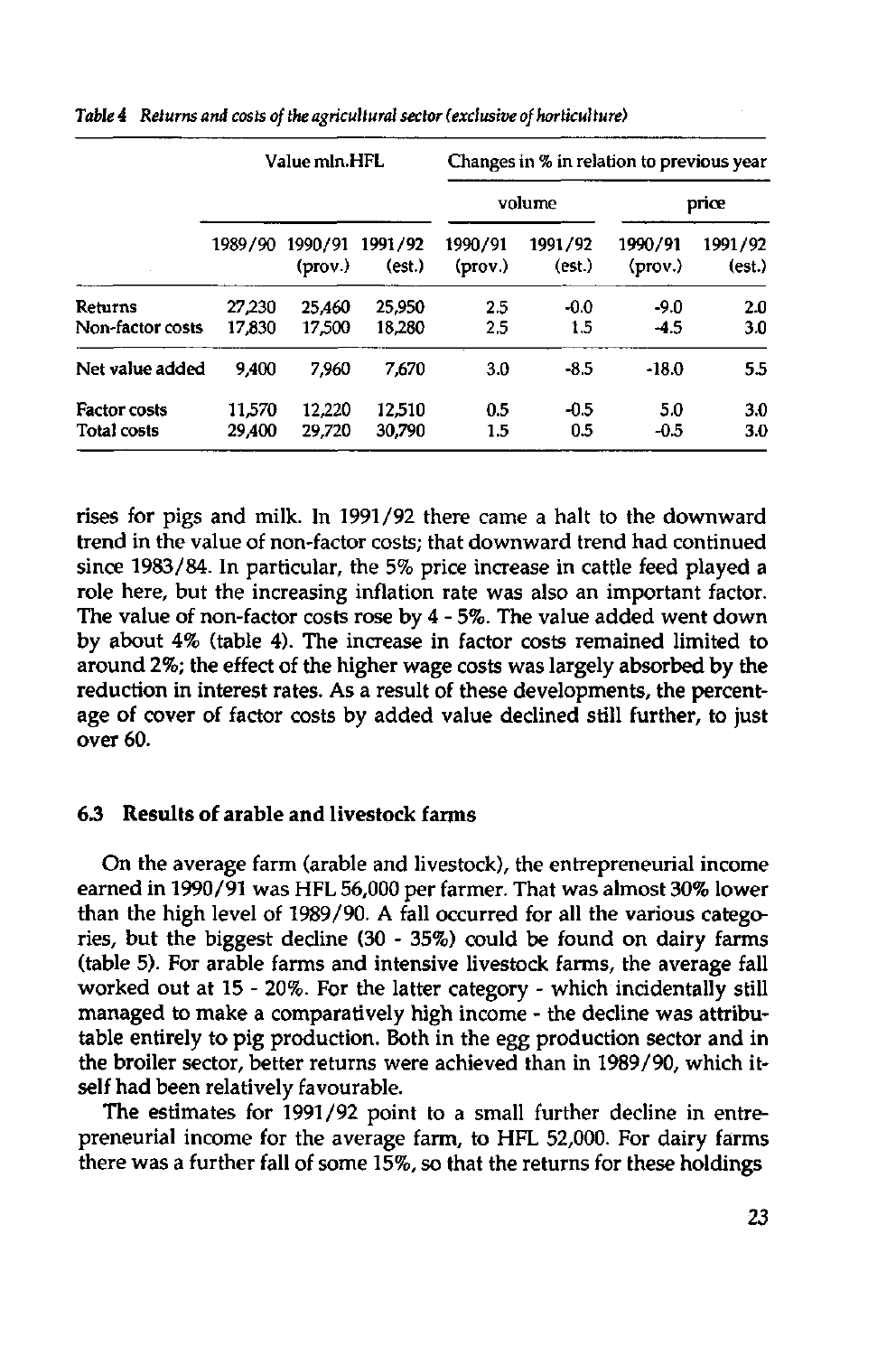|                           | <b>Number</b>       |      |      | Average entrepreneurial income  |      |                   |
|---------------------------|---------------------|------|------|---------------------------------|------|-------------------|
|                           | of farms<br>1990/91 |      |      | 1987/88 1988/89 1989/90 1990/91 |      | 1991/92<br>(est.) |
| Dairy farms               |                     |      |      |                                 |      |                   |
| - larger farms            | 20,140              | 71.2 | 89.8 | 90.4                            | 60.7 | 51.0              |
| - smaller farms           | 10,210              | 27.2 | 41.1 | 39.5                            | 25.1 | 21.0              |
| Intensive livestock farms |                     |      |      |                                 |      |                   |
| - larger farms            | 9.330               | 13.1 | 23.8 | 116.0                           | 93.1 | 110.0             |
| - smaller farms           | 5.040               | 4.0  | 9.4  | 42.2                            | 34.5 | 35.0              |
| Arable farms              |                     |      |      |                                 |      |                   |
| - larger farms            | 6,470               | 3.7  | 47.7 | 90.7                            | 79.5 | 54.0              |
| - smaller farms           | 2,440               | 73   | 21.7 | 40.7                            | 25.5 | 16.2              |

*Table 5 Average entrepreneurial income on farms (x 1000 HFLper farmer)* 

- after a number of good years - have returned to a moderate level once again. The fall in average entrepreneurial income for arable farms is estimated at about 30%. Unfavourable returns were achieved especially by the arable farms in the North-East of the Netherlands. On larger-scale intensive livestock farms the average income went up again, but for the smaller farms of this category there was practically no change. In the pig **production** sector the returns were generally better, but in both poultry sectors a decline took place.

#### **6.4 Results of horticultural holdings**

**In** 1990 glasshouse horticulture in general received higher product prices, both for vegetables and for pot plants and cut flowers. The improvement in prices was more than sufficient to absorb the increase in costs. The average entrepreneurial income for all glasshouse growers accordingly rose from almost HFL 74,000 in 1989 to just over HFL 81,000 in 1990. The biggest improvement took place for glasshouse vegetable producers and the smallest for the pot plant producers (table 6). In spite of the small increase, it was the latter category of producers who earned the highest average income. The cut flower growers saw their relatively low average entrepreneurial income go up by over 10%. In 1991, the prices of glasshouse vegetables rose by almost 10% and those of cut flowers by almost 7%, while prices for pot plants remained about the same. As a result, the first two producer categories saw their average income go up once again, by 30% and 24% respectively (table 6). A favourable level was reached especially in the glasshouse vegetable sector. The average income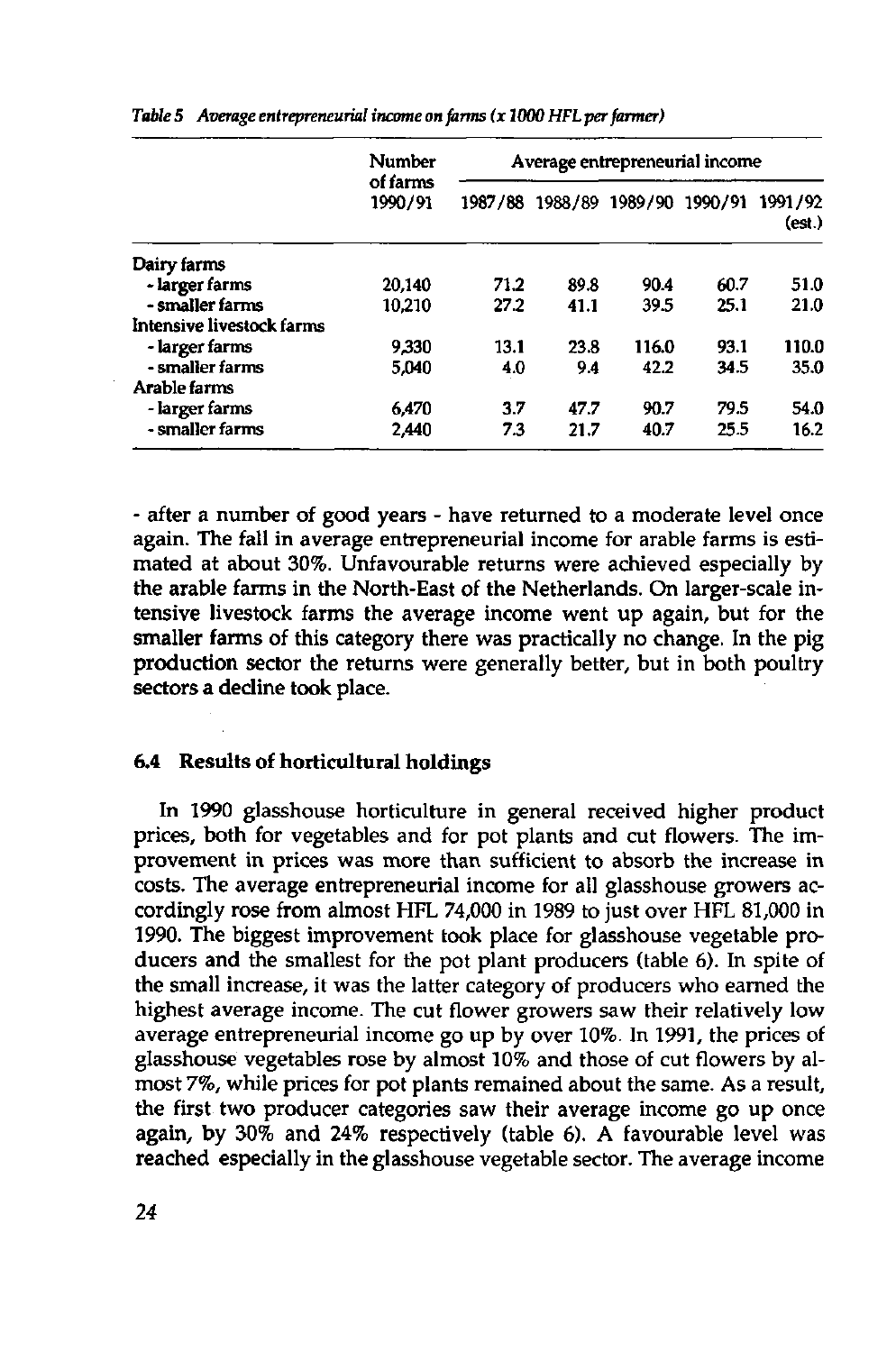|                              | Number of<br>holdings<br>in 1990<br>3.280 | Average entrepreneurial income |       |       |       |                |  |
|------------------------------|-------------------------------------------|--------------------------------|-------|-------|-------|----------------|--|
|                              |                                           | 1987                           | 1988  | 1989  | 1990  | 1991<br>(est.) |  |
| Glasshouse holdings          |                                           |                                |       |       |       |                |  |
| with mainly:<br>- vegetables |                                           | 111.8                          | 73.9  | 81.2  | 92.6  | 121.0          |  |
| - cut flowers                | 3480                                      | 81.8                           | 91.8  | 56.6  | 62.6  | 77.4           |  |
| - pot plants                 | 790                                       | 96.7                           | 115.0 | 112.8 | 116.8 | 96.7           |  |
| Outdoor vegetable growers    | 990                                       | 44.0                           | 23.3  | 53.3  | 80.9  | 45.0           |  |
| <b>Tree nurseries</b>        | 850                                       | 98.9                           | 85.7  | 84.6  | 90.0  |                |  |
| <b>Fruit growers</b>         | 1,220                                     | 34.5                           | 32.9  | 41.3  | 71.1  | 58.6           |  |
| Flower bulb growers          | 1,290                                     | 83.6                           | 69.2  | 46.7  | 64.5  | 73.8           |  |
| Mushroom growers             | 570                                       | 50.6                           | 68.2  | 92.8  | 63.2  | 52.7           |  |

Table 6 Average entrepreneurial income on horticultural holdings (x 1000 HFL per entre*preneur)* 

of pot plant growers fell by 15 - 20%. In 1991, these holdings operated at a net loss for the first time since 1983.

The results for the other horticultural holdings show a highly varied picture. In 1990, growers of outdoor vegetables achieved relatively good results due to the high prices of vegetables, but the following year they had to take a substantial fall in income (table 6). In the tree nursery sector, business returns have remained at a comparatively good level in recent years. Fruit producers did very poorly in 1987-1989, but their incomes recovered fairly strongly in 1990 as a result of the higher selling prices. The following year, fruit prices were far higher still, but because of the frost damage the production was so small that average incomes are estimated to have fallen. Results achieved by the bulb producers showed an upward trend both in 1990 and 1991. The opposite applies for mushroom producers. Falling prices were the cause of the downturn in this sector, which had emerged from a deep trough in the years 1986-1989.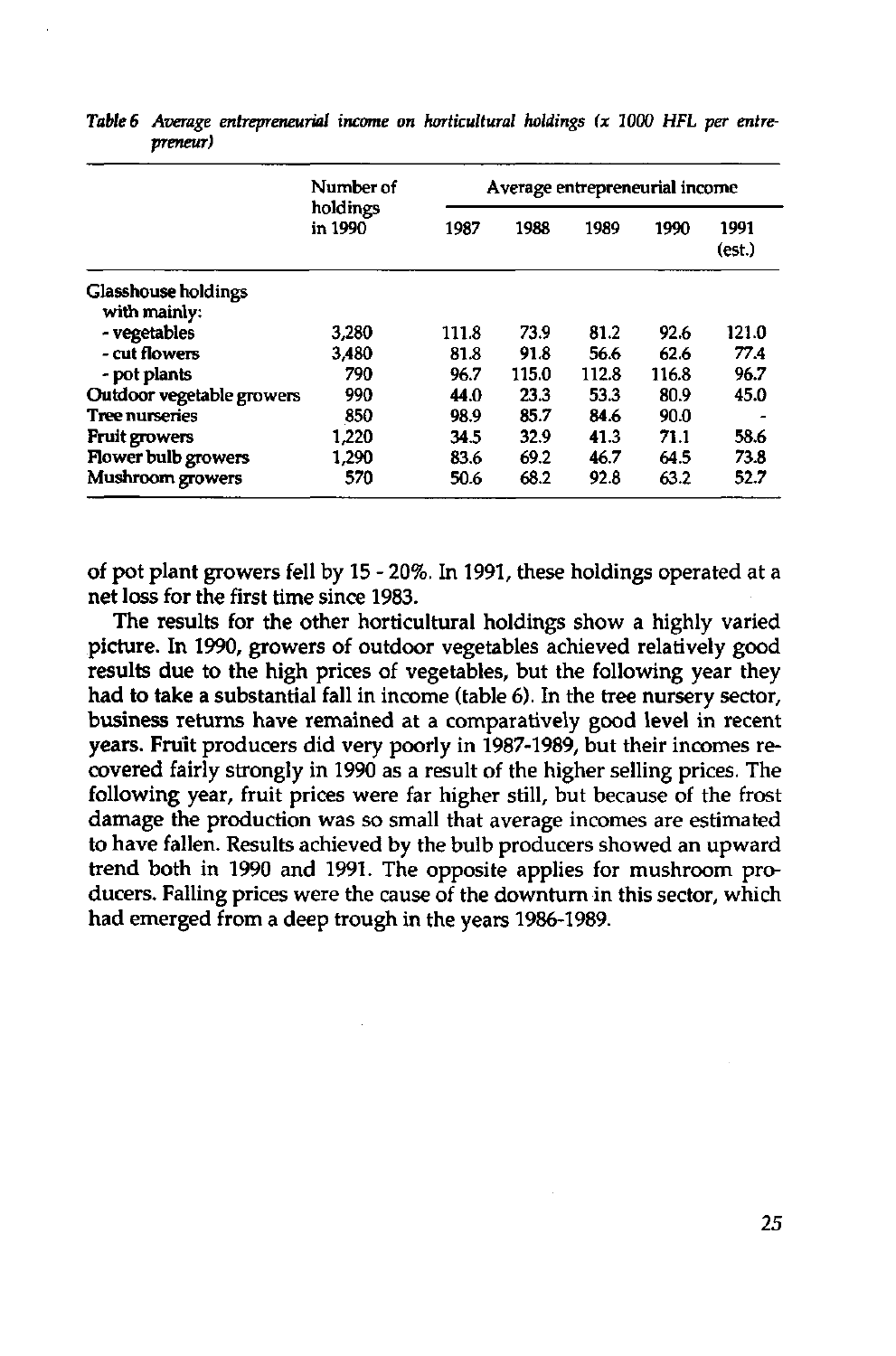### 7. INCOME, FINANCING AND INVESTMENTS

#### **7.1 Arable and livestock farms**

**In** parallel with the decline in business returns, the average family farm income in 1990/91 worked out at about a quarter lower than in 1989/90 (table 7). Both for dairy farms and for arable farms, this income was about HFL 70,000, and for intensive livestock farms the figure was about HFL 90,000. Any income from external sources has to be added to the family farm income and taxes paid etc. have to be deducted in order to find the disposable income (see Annex). In 1990/91, that figure averaged just under HFL 74,000 per farmer. Of that amount, it was possible to save just over HFL 24,000, against over HFL 53,000 in 1989/90. Due to the lower savings, the total amount of own funds available for financing went down from HFL 6.5 billion in 1989/90 to HFL 4.5 billion in 1990/91. On balance, nearly an additional amount of HFL 1 billion more was borrowed. Almost two thirds of the available funds were used for investments. Average investments per farm account for HFL 71,600. That was only 6-7% less than in the top year 1989/90 (table 7). Investments were down especially in land and livestock, but they were well up in buildings. Part of these investments were made in connection with modifications to

|                                             | 1987/88 | 1988/89 | 1989/90 | 1990/91 | 1991/92<br>(est.) |
|---------------------------------------------|---------|---------|---------|---------|-------------------|
| Family farm income                          | 54.2    | 71.0    | 96.2    | 71.3    | 65.7              |
| Total family income                         | 65.9    | 85.1    | 111.5   | 89.8    | 83.3              |
| Disposable income                           | 54.2    | 74.4    | 101.6   | 73.7    | 65.4              |
| <b>Savings</b>                              | 65      | 28.4    | 53.2    | 24.3    | 16.8              |
| Total own financial resources               | 39.0    | 62.0    | 88.4    | 60.7    |                   |
| Increase in outside capital                 | 2.8     | 7.4     | $-0.9$  | 12.6    |                   |
| Gross investments in holdings *)<br>------- | 46.3    | 70.6    | 76.4    | 71.6    |                   |

*Table 7 Income, savings and investments on farms (x 1000 HFL per farmer)* 

*VxlOOO HFL per farm.*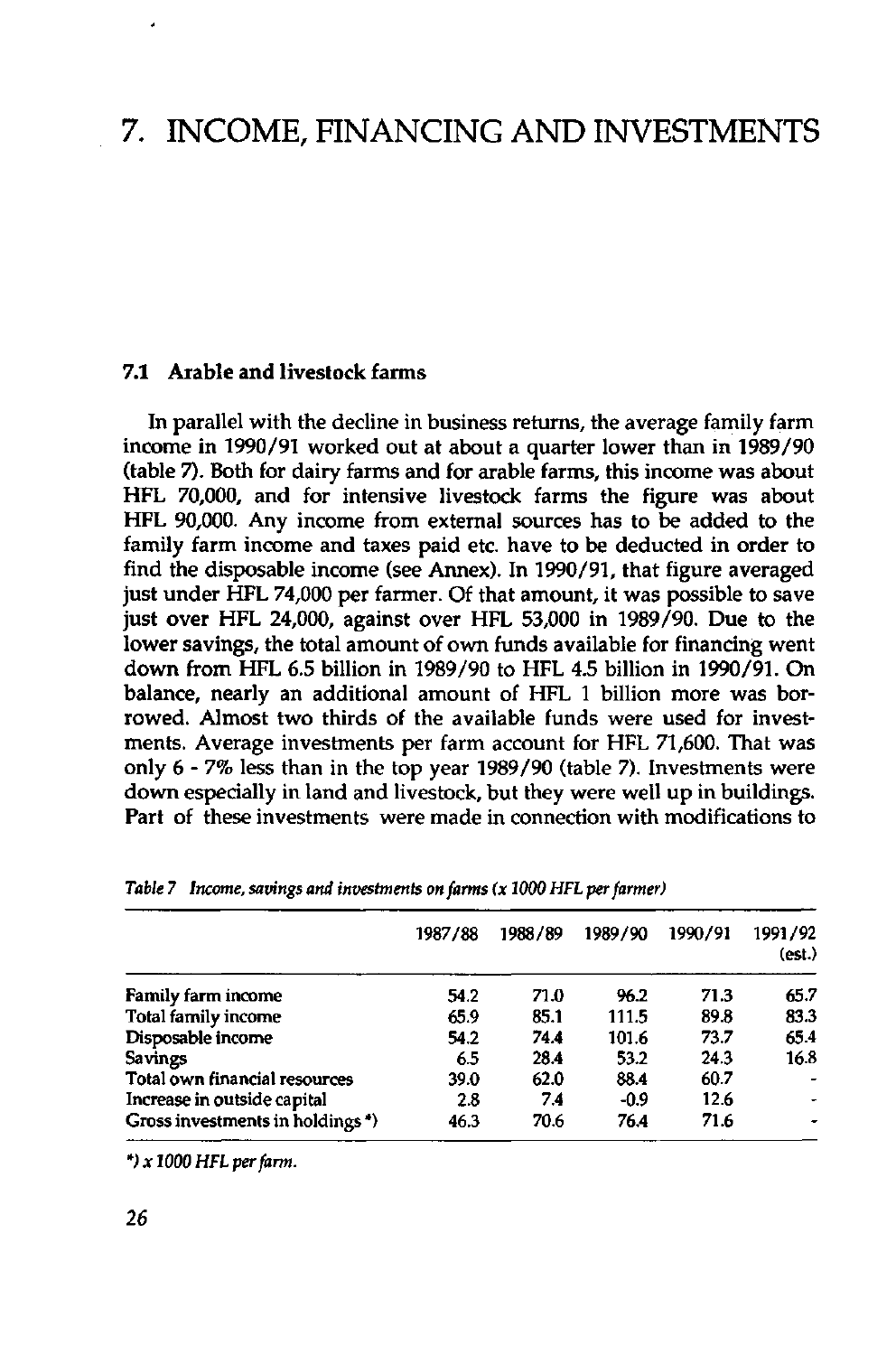meet environmental requirements. For 1991/92, an 8% fall in average family farm income is estimated to just over HFL 68,000 (table 7). The biggest fall (almost 30%) of this income occurred on arable farms, which worked out at an average of HFL 47,000. There was also a substantial fall for dairy farms (-15%), where the average family income came to HFL 58,000. For intensive livestock farms, however, income rose by around 10% to average HFL 100,000. Because of their reduced income, there was also a fall in savings by arable and dairy farmers.

#### 7.2 Glasshouse holdings

In the glasshouse horticulture sector, the average family income from business in 1990 was about 8% higher than in 1989 (table 8). The biggest rise (13%) was for the vegetable producers, who achieved an average income of over HFL 103,000. For the pot plant producers, the family income improved by 6.5% to average HFL 115,000. For cut flower producers the figure was just over HFL 80,000, representing an increase of 4.5%. Because of a rise in income from other sources and a reduction in taxes paid, the disposable income of the average glasshouse grower increased relatively sharply, namely by 25 - 30%. This enabled savings to more than double. The total amount of own funds available for financing within the glasshouse sector increased, partly as a result of this, by a quarter to almost HFL 1.4 billion. In addition, a net amount of approximately HFL 400 million additional loan capital was acquired. The biggest part of the available funds was used for business investment. This, however, decreased by a few per cent relative to the high level of 1989, averaging HFL 173,000 per holding (table 8). Investments in land, building and glasshouses were down, but in installations etc. they were well up.

|                                 | 1987    | 1988  | 1989  | 1990  | 1991<br>(est.) |
|---------------------------------|---------|-------|-------|-------|----------------|
| Family income from holding      | 110.2   | 100.2 | 87.9  | 95.0  | 111.0          |
| Total family income             | 124.1   | 113.7 | 101.3 | 110.8 | 127.0          |
| Disposable income               | 103.2   | 86.6  | 71.7  | 91.7  | 102.0          |
| <b>Savings</b>                  | 51.3    | 31.0  | 15.1  | 32.7  | 43.0           |
| Total own financial resources   | 106.0   | 97.8  | 88.5  | 112.7 | ٠              |
| Increase in outside capital     | $-12.3$ | 38.2  | 56.6  | 36.2  |                |
| Gross investments in holdings*) | 100.0   | 167.3 | 179.4 | 172.9 |                |
|                                 |         |       |       |       |                |

*Table 8 Income, savings and investments on horticulture under glass holdings (x 1000 HFL per entrepreneur)* 

*\*)x W00 HFL per holding.*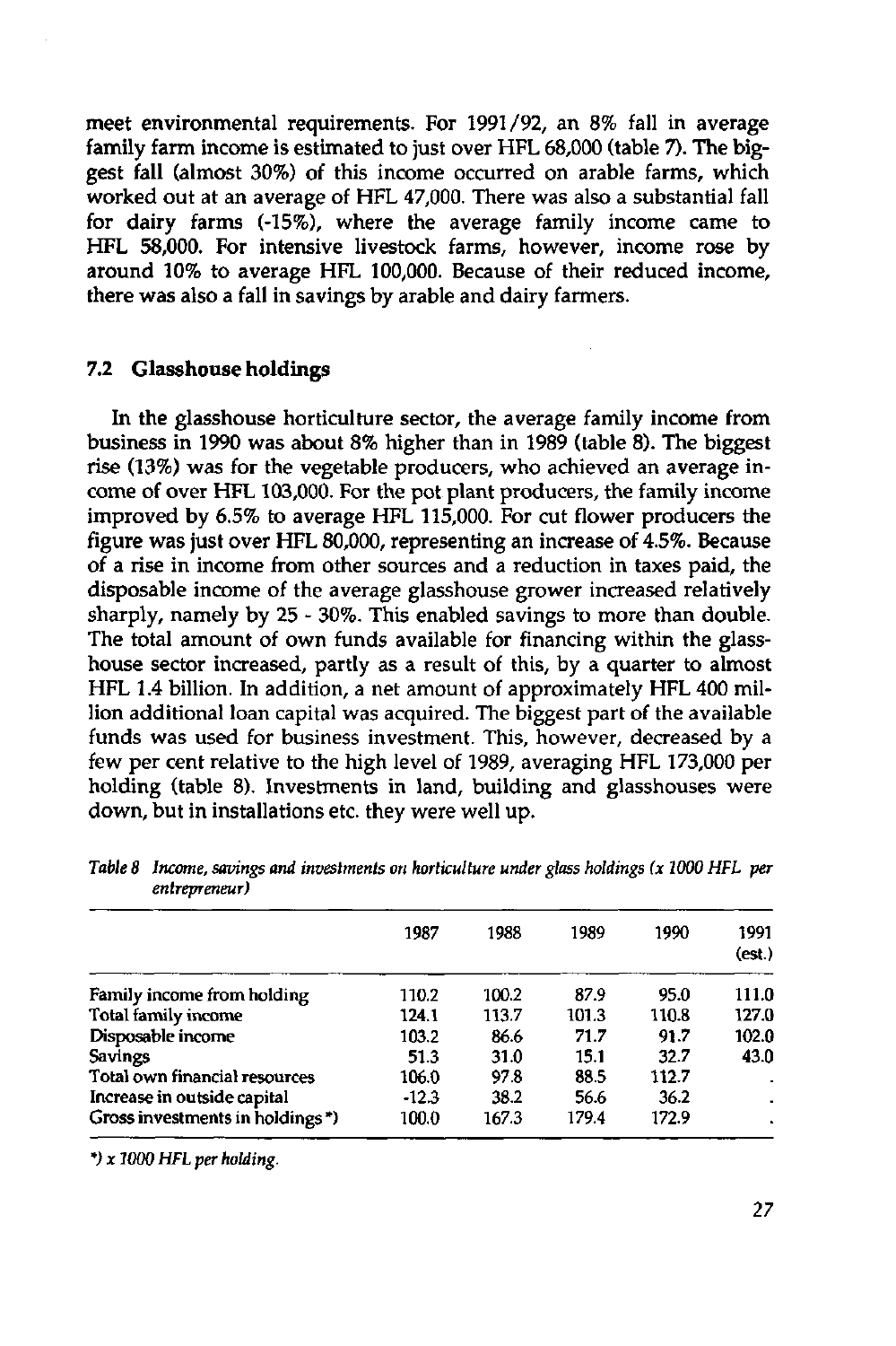For 1991 an increase of just over 15% in family income from business is estimated for the average glasshouse grower. Here again, the biggest income improvement was for vegetable producers, which achieved an average annual income of HFL 120,000. The cut flower producers had an average family income of just over HFL 90,000 (+14%), while pot plant producers suffered an 8% drop in income to an average amount of HFL 100,000 per entrepreneur. As a result of this, savings by the average glasshouse grower increased once again. As a matter of fact, it does not look as though this rather bright picture is going to continue through 1992; in view of the price trends, especially in the glasshouse vegetable sector, a sharp fall is already emerging.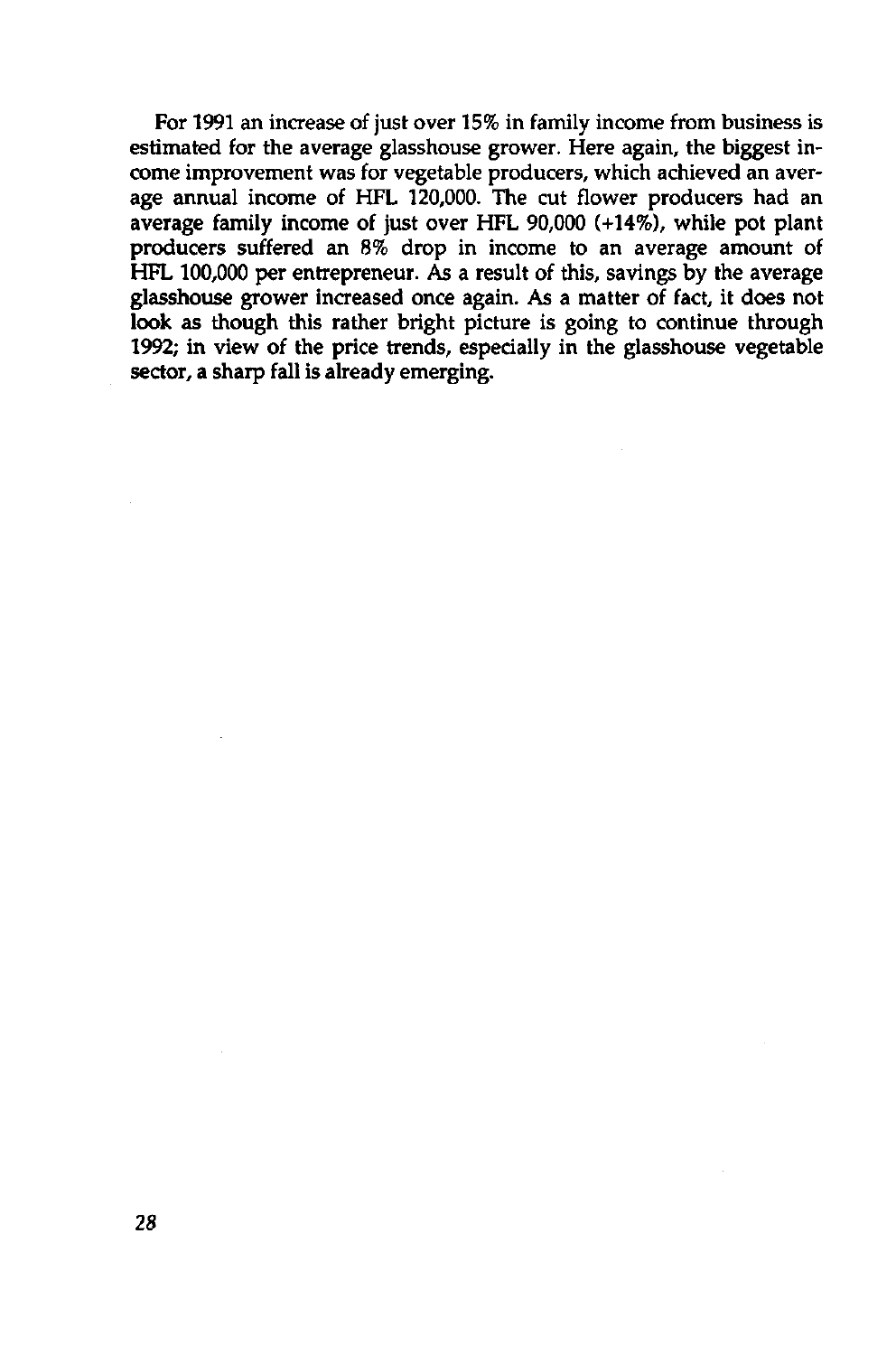$\mathcal{L}^{\text{max}}_{\text{max}}$  $\label{eq:2} \frac{1}{\sqrt{2\pi}}\frac{1}{\sqrt{2\pi}}\frac{1}{\sqrt{2\pi}}\frac{1}{\sqrt{2\pi}}\frac{1}{\sqrt{2\pi}}\frac{1}{\sqrt{2\pi}}\frac{1}{\sqrt{2\pi}}\frac{1}{\sqrt{2\pi}}\frac{1}{\sqrt{2\pi}}\frac{1}{\sqrt{2\pi}}\frac{1}{\sqrt{2\pi}}\frac{1}{\sqrt{2\pi}}\frac{1}{\sqrt{2\pi}}\frac{1}{\sqrt{2\pi}}\frac{1}{\sqrt{2\pi}}\frac{1}{\sqrt{2\pi}}\frac{1}{\sqrt{2\pi}}\frac{1}{\sqrt{2$ 

 $\sim 10^{11}$ 

### ANNEX

 $\ddot{\phantom{a}}$ 

 $\label{eq:2} \frac{1}{2} \int_{\mathbb{R}^3} \frac{1}{\sqrt{2}} \, \mathrm{d} \mu \, \mathrm{d} \mu \, \mathrm{d} \mu \, \mathrm{d} \mu \, \mathrm{d} \mu \, \mathrm{d} \mu \, \mathrm{d} \mu \, \mathrm{d} \mu \, \mathrm{d} \mu \, \mathrm{d} \mu \, \mathrm{d} \mu \, \mathrm{d} \mu \, \mathrm{d} \mu \, \mathrm{d} \mu \, \mathrm{d} \mu \, \mathrm{d} \mu \, \mathrm{d} \mu \, \mathrm{d} \mu \, \mathrm{d} \mu \, \mathrm{d} \mu \, \mathrm$  $\mathcal{L}^{\text{max}}_{\text{max}}$  ,  $\mathcal{L}^{\text{max}}_{\text{max}}$  $\epsilon_{\rm{th}}$ **Contractor**